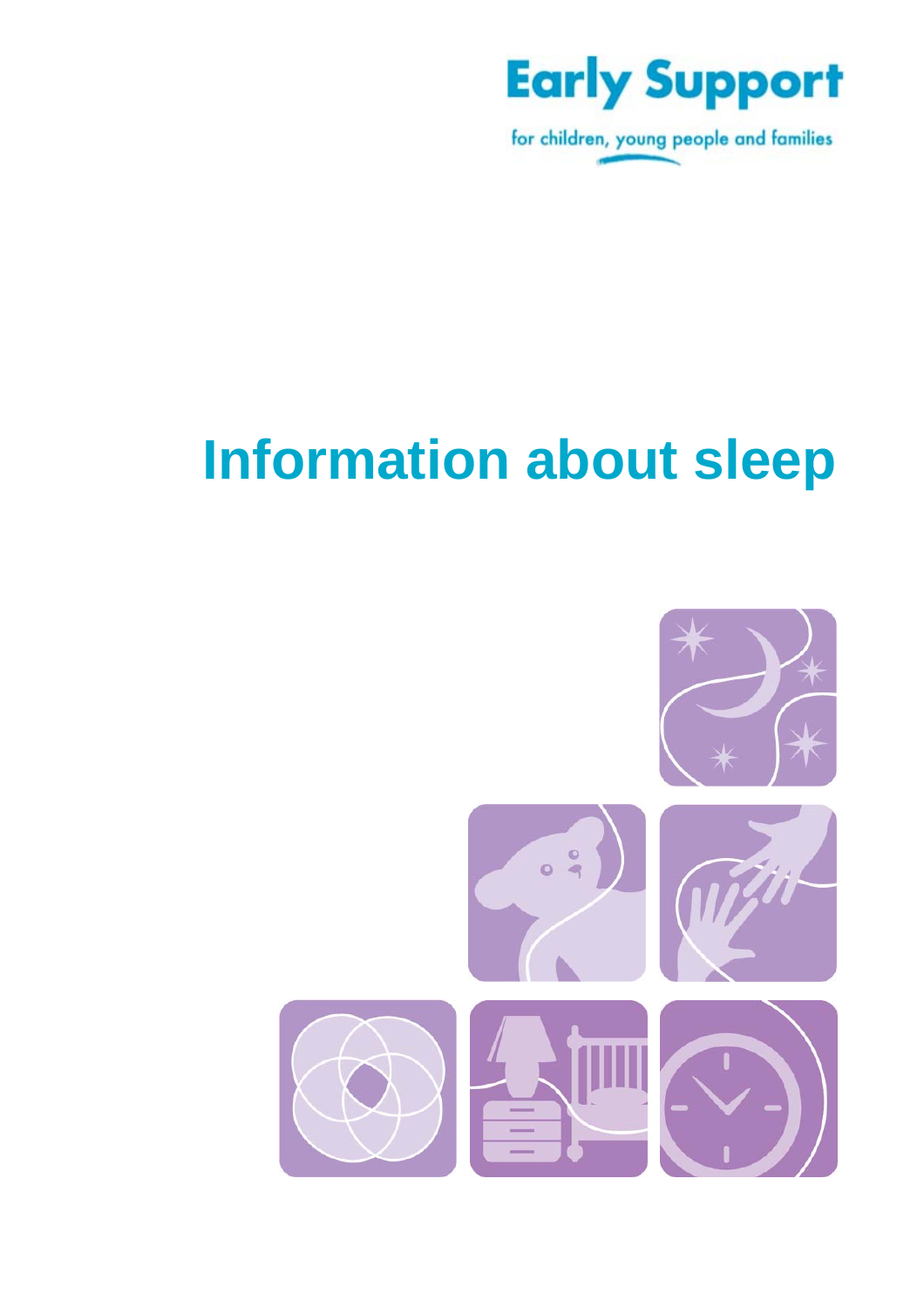### **About this resource**

Getting a good night's sleep is important for children, young people and adults. If you have concerns about your child's sleeping habits you will find this booklet useful. You will find information about how to develop good sleep practices and how to avoid sleep difficulties developing.

Problems with sleep are common, but are more likely to occur among children with additional needs. Research has suggested that as much as 86 per cent of children with additional needs have sleep problems. If you are a parent carer of a child or young person with sleep difficulties you are not alone.

In this resource you will find information on:

- understanding sleep patterns
- the impact of sleep deprivation
- causes of sleep issues
- developing good bedtime routines
- medication
- strategies to use to support a better night's sleep
- where to go for further support and information

This resource was developed by The Children's Sleep Charity for Early Support.

#### **Early Support**

Early Support is a way of working, underpinned by 10 principles that aim to improve the delivery of services for disabled children, young people and their families. It enables services to coordinate their activity better and provide families with a single point of contact and continuity through key working.

Early Support is a core partner supporting the implementation of the strategy detailed in Support and aspiration: A new approach to special educational needs and disability, the Government's 2011 Green Paper. This identified Early Support as a key approach to meeting the needs of disabled children, young people and their families.

Early Support helps local areas implement the Government's strategy to bring together the services families need into a single assessment and planning process covering education, health and care. Early Support provides a wide range of resources and training to support children, young people, families and service deliverers.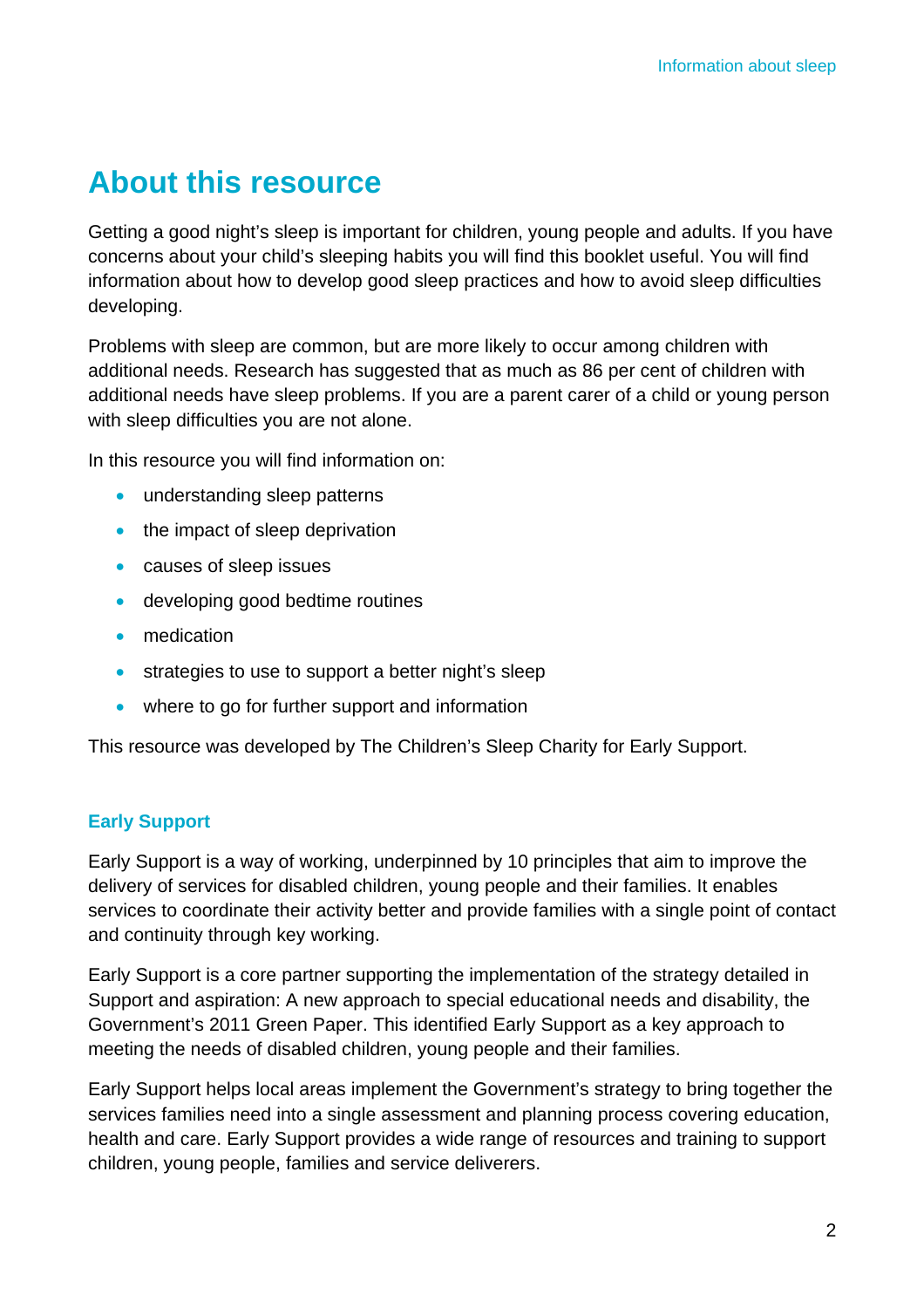To find out more about Early Support, please visit www.ncb.org.uk/earlysupport.

Where a word or phrase appears in colour, like this, it means you can: look them up in the Glossary at the back of the resource; find contact details for the organisation or agency highlighted in the Further information and useful links section; and/or find out more in the Who can help section.

#### **Explanation of the term parent carer**

In this resource the term 'parent carer' is used. It means any person with parental responsibility for a child or young person with special educational needs or disability. It is intended as an inclusive term that can cover foster carers, adoptive parents and other family members.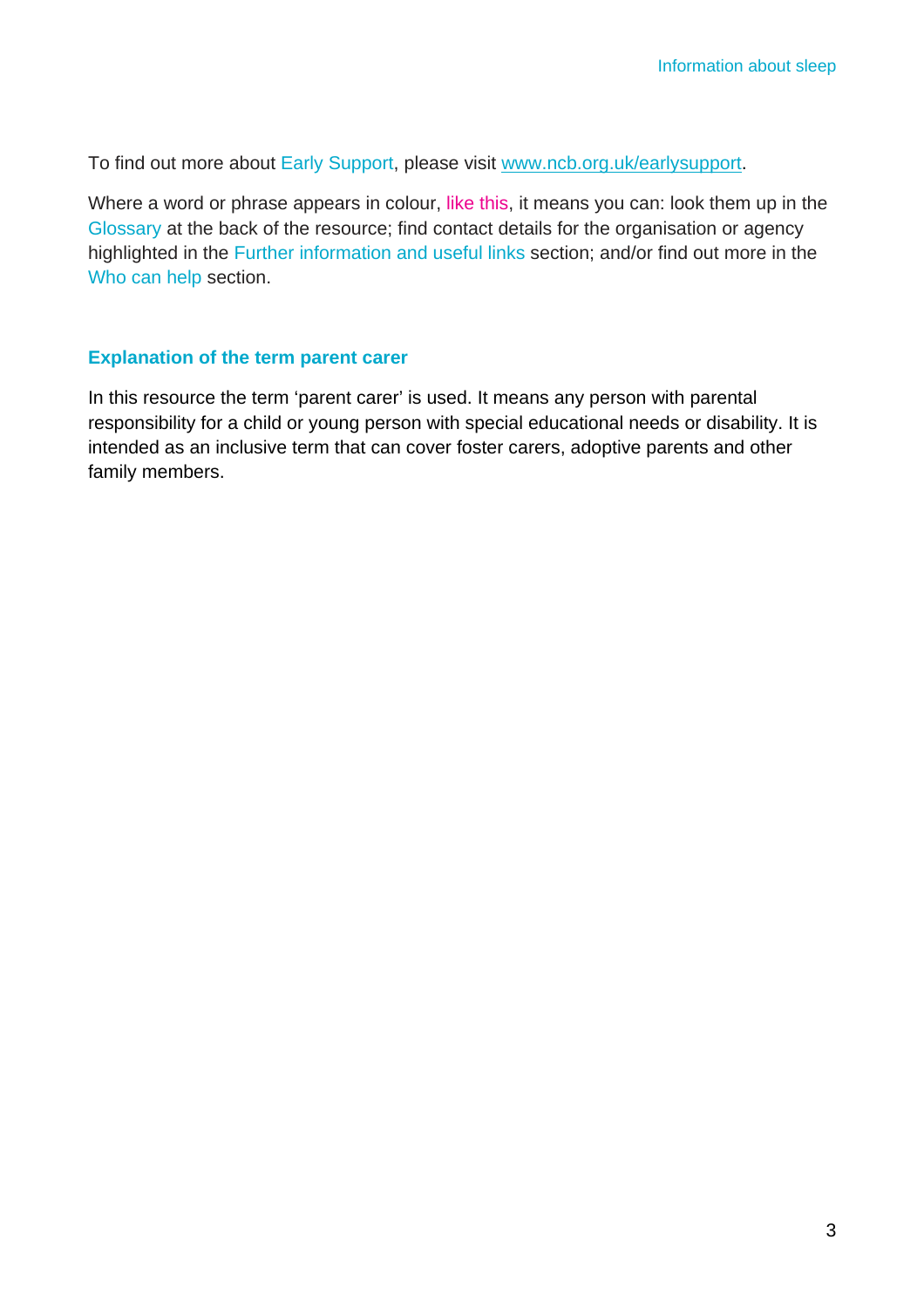## **Contents**

| Sleep difficulties and children with additional needs |         |  |
|-------------------------------------------------------|---------|--|
|                                                       | Page 7  |  |
|                                                       | Page 20 |  |
|                                                       | Page 11 |  |
|                                                       | Page 11 |  |
|                                                       | Page 11 |  |
|                                                       | Page 13 |  |
|                                                       | Page 14 |  |
|                                                       | Page 16 |  |
|                                                       | Page 16 |  |
|                                                       | Page 18 |  |
|                                                       | Page 19 |  |
|                                                       | Page 20 |  |
|                                                       | Page 21 |  |
|                                                       | Page 22 |  |
|                                                       | Page 22 |  |
| How to help your child have a good night's sleep      | Page 23 |  |
|                                                       | Page 31 |  |
|                                                       | Page 31 |  |
|                                                       | Page 33 |  |
|                                                       | Page 34 |  |
|                                                       | Page 35 |  |
|                                                       | Page 37 |  |
|                                                       | Page 38 |  |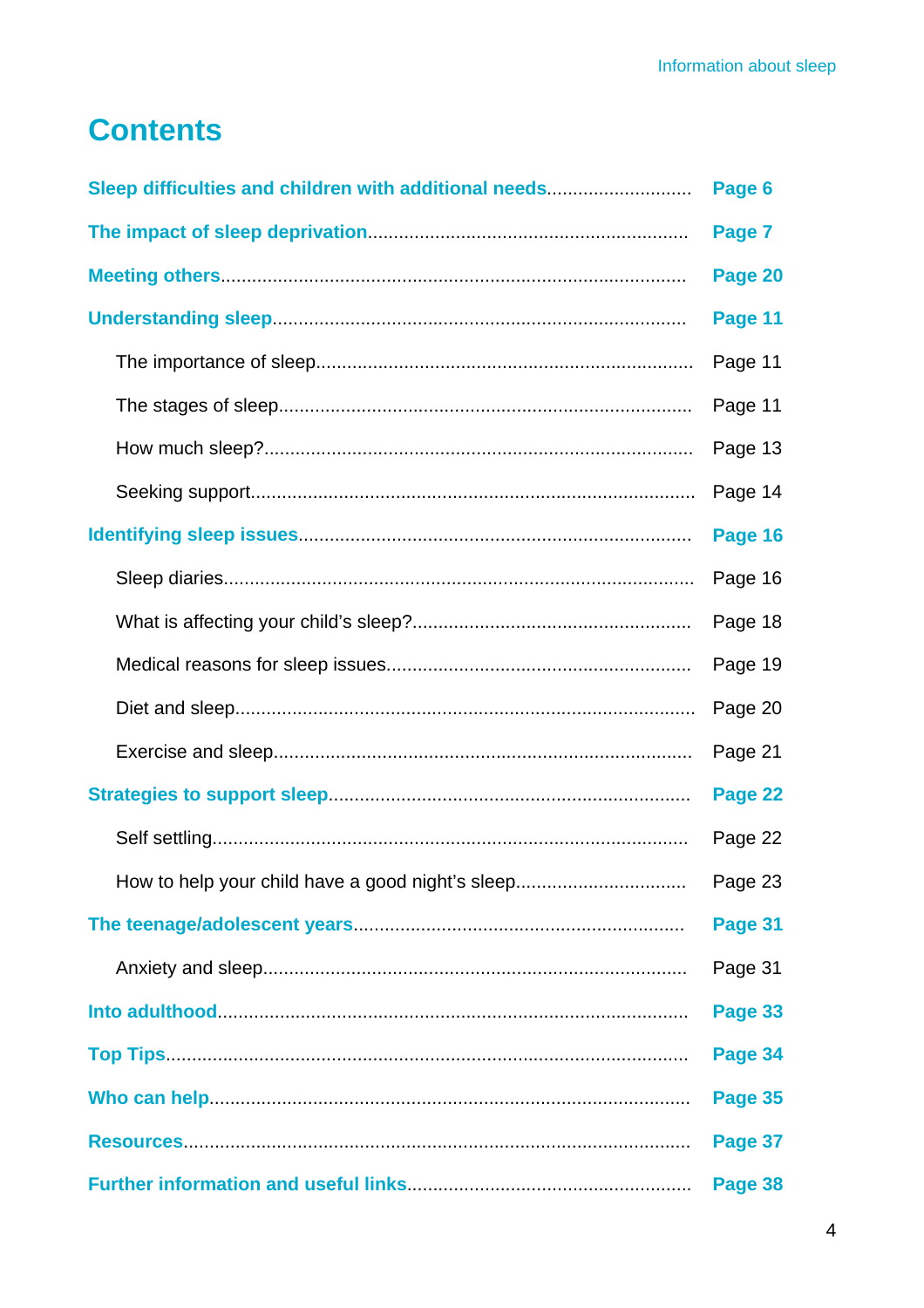|--|--|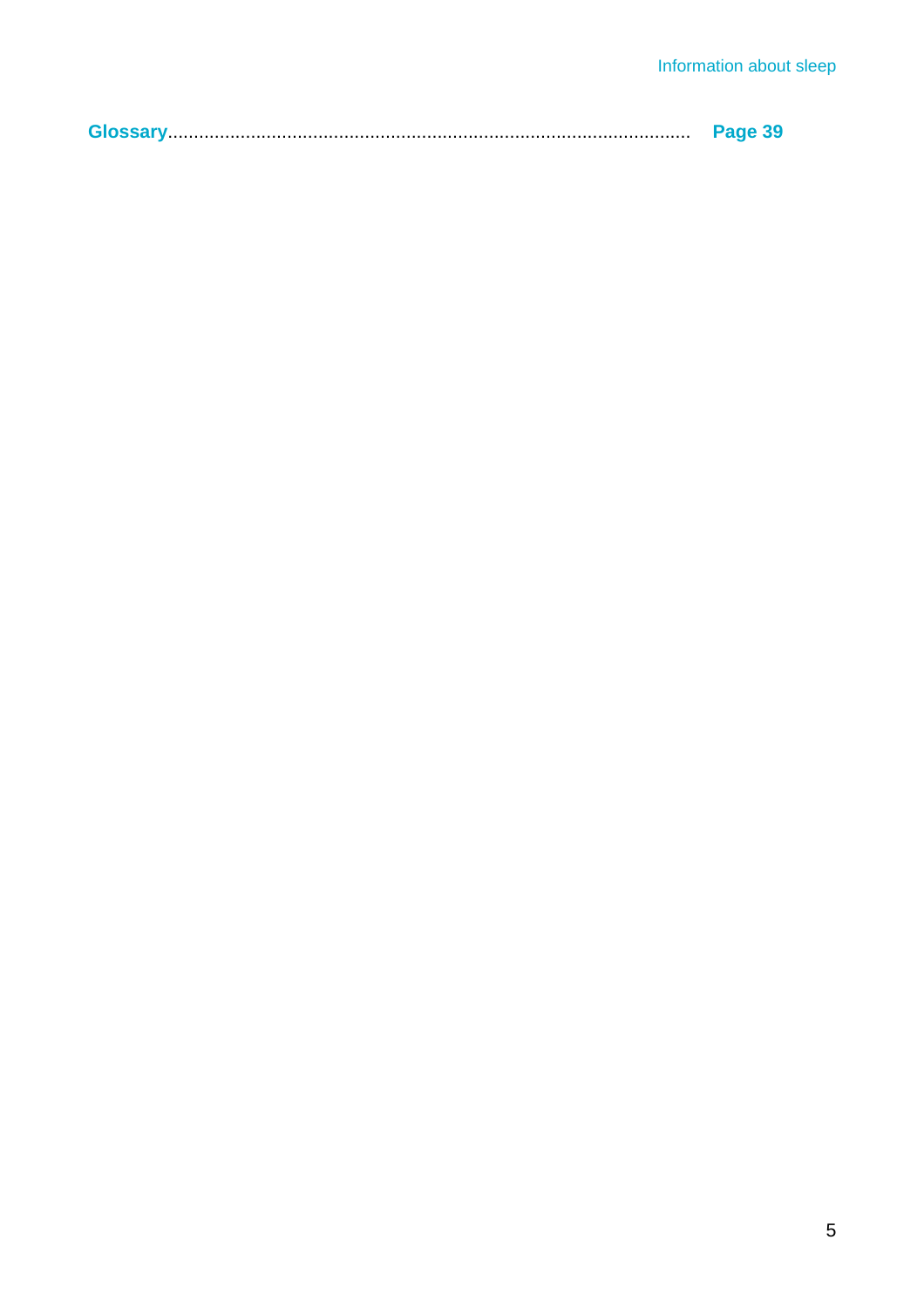# **Sleep difficulties and children with additional needs**

Getting enough sleep is vital for our physical, mental and emotional well-being. To be a parent carer of a child or young person with additional needs and sleep issues can be exhausting and have a huge impact on the family. Being sleep deprived can affect concentration and memory, making it difficult to do some things. People who don't get enough sleep often say that they feel anxious, irritable and even depressed.

Research shows that children and young people with additional needs are more likely to have sleep issues than other children. There can be a number of reasons for this, which include:

- physical discomfort
- medical matters
- sensory issues
- inability to self-settle
- learning difficulties
- frequent hospitalisation
- behavioural issues

Throughout this booklet we will explore reasons why your child may have difficulty sleeping and suggest ways of improving their sleep patterns.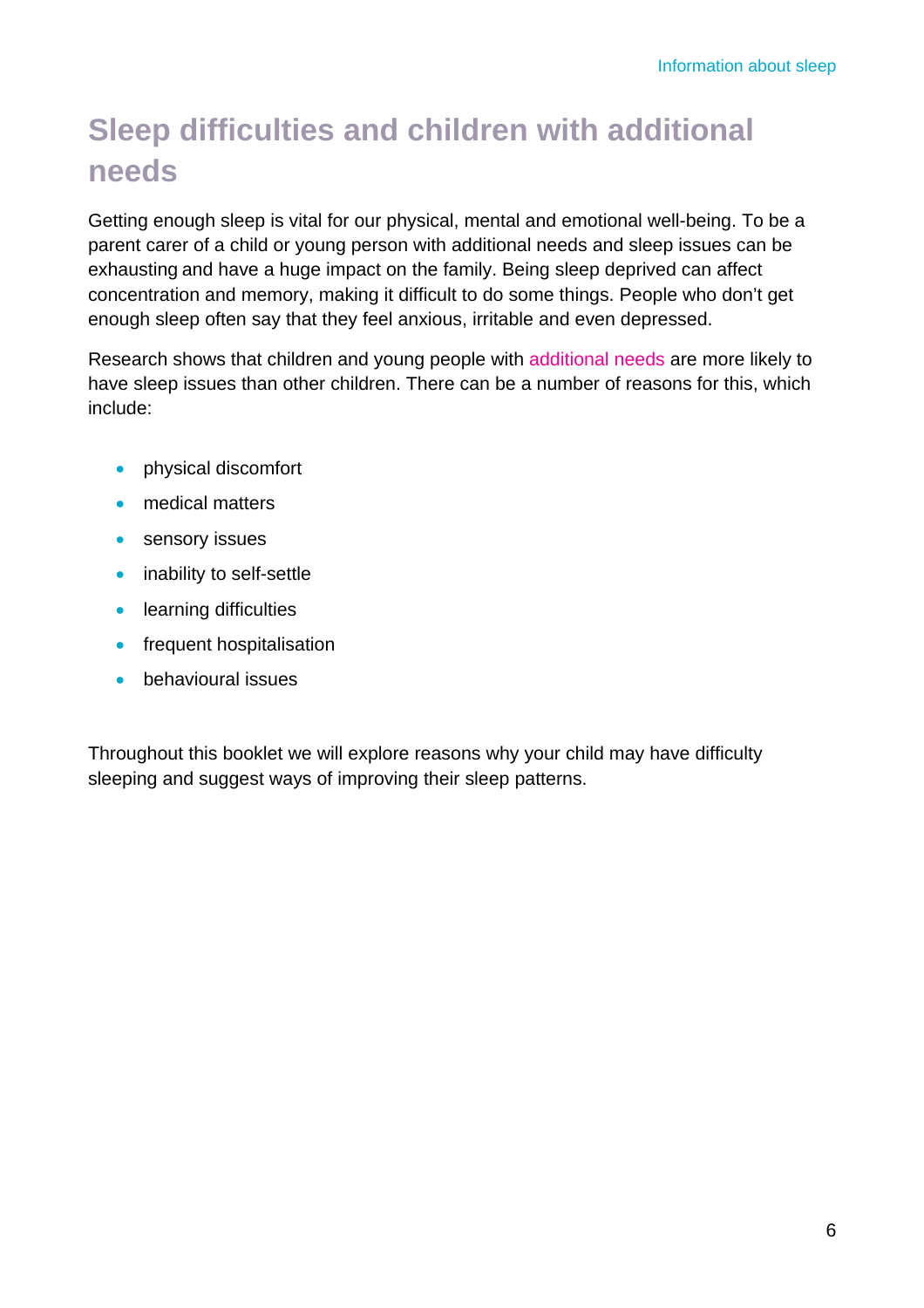# **The impact of sleep deprivation**

Sleep deprivation can have a huge impact on families and can affect everybody in the household. Here are just some of the ways it can impact on family members.

#### **Impact on parent carers**

Sleep deprivation can affect parent carers by:

- impacting on relationships If you are tired, tempers can become frayed and the relationship can begin to break down
- affecting intimacy Some parent carers may never get to sleep together due to taking it in turns to be awake with their child; this can have a direct impact on their relationship
- affecting emotional well-being Your mood can be negatively affected when you are constantly tired
- adding to feelings of depression This is very common among sleep-deprived parent carers

*"Sleep deprivation is a form of torture. You struggle your way through the days but you're only half there. For the first three to four years of his life my son only slept four hours in every 24. Looking back I have no idea how I coped. I did because I had to, but everything else suffered* – *my relationship with my husband, my self-esteem, my mood."* Parent

You may feel that now is not the right time to read the booklet and that's fine. When you are sleep deprived it can be difficult to take in new information and the thought of exploring new strategies can seem overwhelming. Bookmark this web page or print it off and save it in a safe place and come back to it when you feel more able to read through the information.

#### **Impact on children**

Not getting enough sleep has an impact on your child, too. When children don't get enough sleep:

- their behaviour and mood can be affected
- their ability to learn and function can be affected
- they can become hyperactive
- they can become drowsy during the day and need naps
- there can be an impact on growth
- they are unable to reach their full potential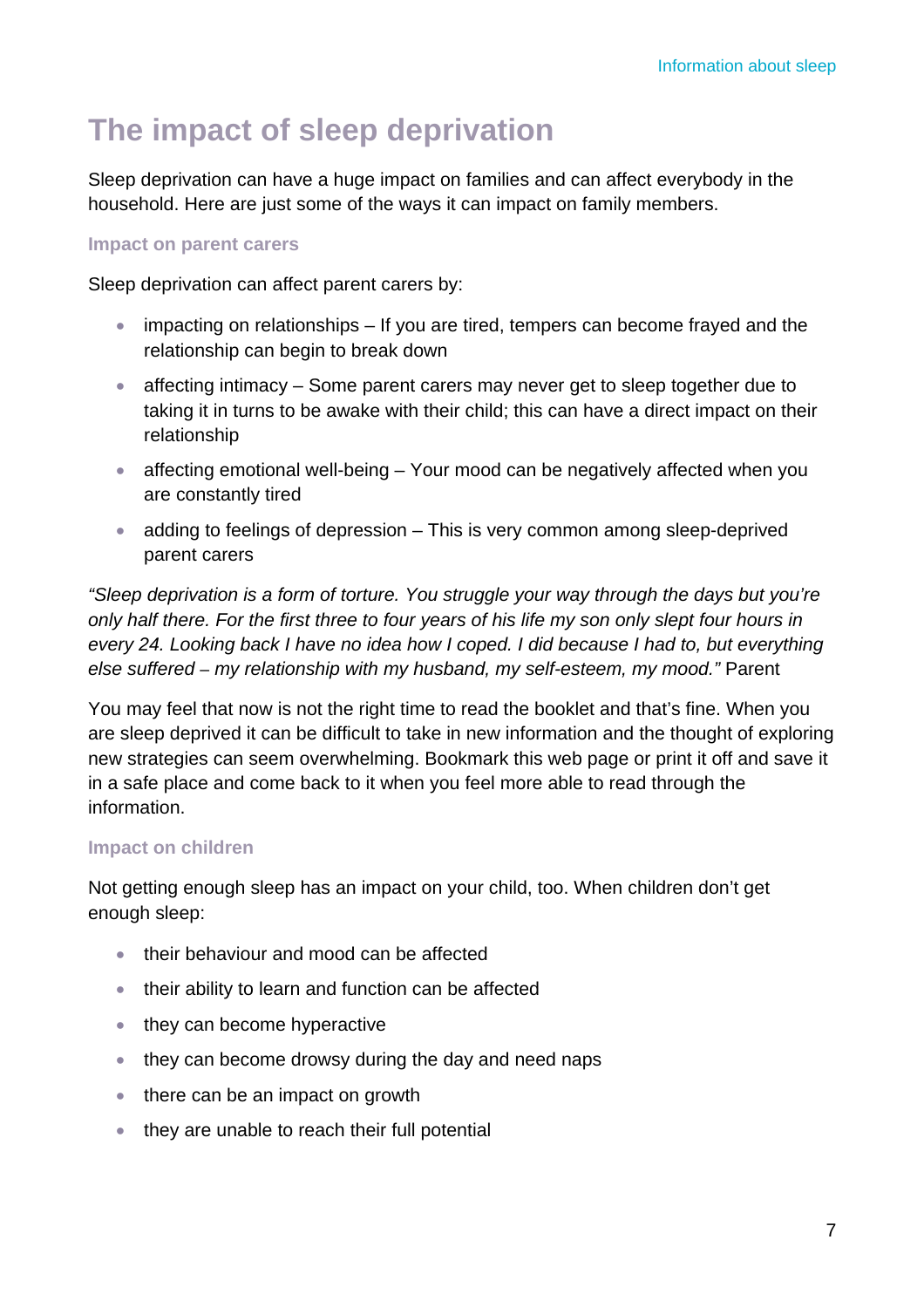*"Through lack of sleep my daughter is now showing challenging behaviour and she is also not achieving as well as she was at school."* Parent

"My son is constantly on the go. The less sleep he has the more active he seems to get – *it's exhausting!"* Parent

#### **Impact on siblings**

Sleep problems within the home affect the whole family. Siblings can also be affected by another child's sleep issues:

- Their sleep patterns may be disturbed; this leads to their own sleep deprivation and difficulty functioning.
- They may not want to bring friends home for sleepovers.

*"My son frequently disturbs my other children when they are trying to sleep. We have tried to minimise the impact by putting our child's bedroom downstairs while his siblings remain upstairs, but it is difficult."* Parent

#### **Feelings and sleep deprivation**

When you are sleep deprived you are likely to feel a range of emotions. These can include:

- frustration
- exhaustion
- depression
- anger
- blame
- guilt

You may also find that your health begins to suffer. Sleep deprivation has been linked to the lowering of the immune system, which can mean that you become frequently unwell. It also affects your appearance and this can make you feel down.

If you are feeling depressed you should discuss this with your GP; it is important that you look after yourself so that you can also effectively look after your child.

#### **Telling others about your child's sleep issues**

While you may have expected to experience sleepless nights when your child was a baby, you probably assumed things would improve as they grew older. It can be difficult telling people that your child has sleep issues as often parent carers can feel judged or blamed. You may feel that you are failing because other parent carers speak about how well their children sleep.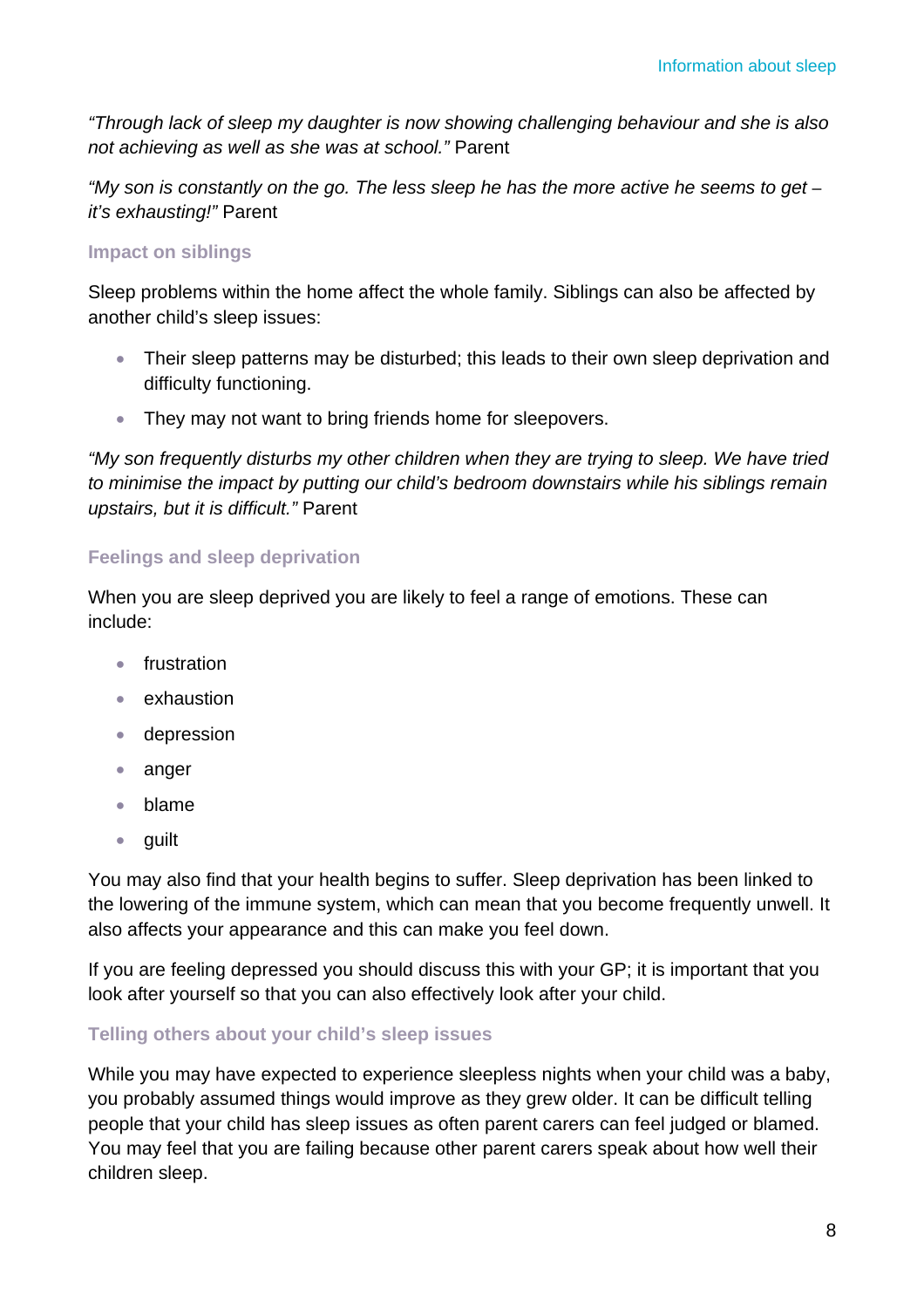You may find that if you do tell others about your child's sleep difficulties they try to offer you advice. While they may mean well, it is important that you seek advice from appropriately qualified and experienced practitioners.

#### **Relationships and bonding**

There is no doubt that, at times, sleep deprivation can mean it is difficult to bond with the child or young person who is keeping you awake. It is important that you seek support if you feel negatively towards your child. Visit your GP and explain how you are feeling.

#### **Looking after yourself**

It is important that you look after yourself so that you can also look after your child. Here are some tips:

- Rest or sleep when your child is sleeping if at all possible.
- Ask for help, whether that be in the form of short breaks or through family and friends.
- Avoid caffeine and alcohol; these can prevent you having good-quality sleep when you do drop off.
- Eat a healthy diet.
- If you have a partner, take turns where possible when dealing with your child's sleep issues.
- Seek help from appropriate practitioners.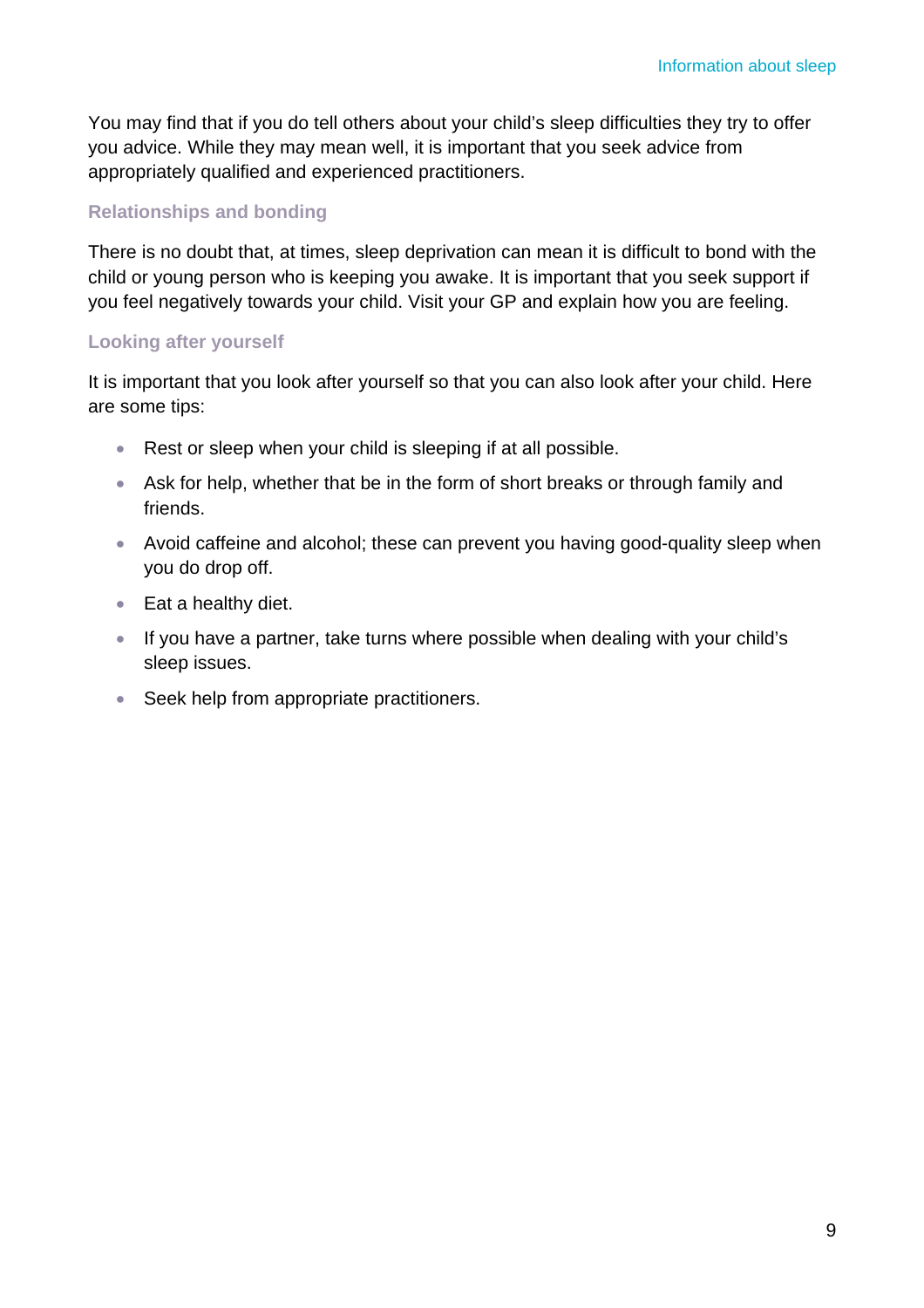# **Meeting others**

It can sometimes be helpful to meet others who are in a similar situation to yourself. You may believe that you are the only one going through sleep issues with your child yet there are many other parent carers in the same position. Talking to others can help to reduce your feelings of isolation. There are a number of places that you may meet other parent carers, including:

- parent and toddler, and other play opportunity groups
- your local children's centre
- through local support groups
- at your child's school
- at your child's out-of-school play care service
- through online forums
- at specialist sleep workshops run by organisations, such as The Children's Sleep Charity, Scope or Cerebra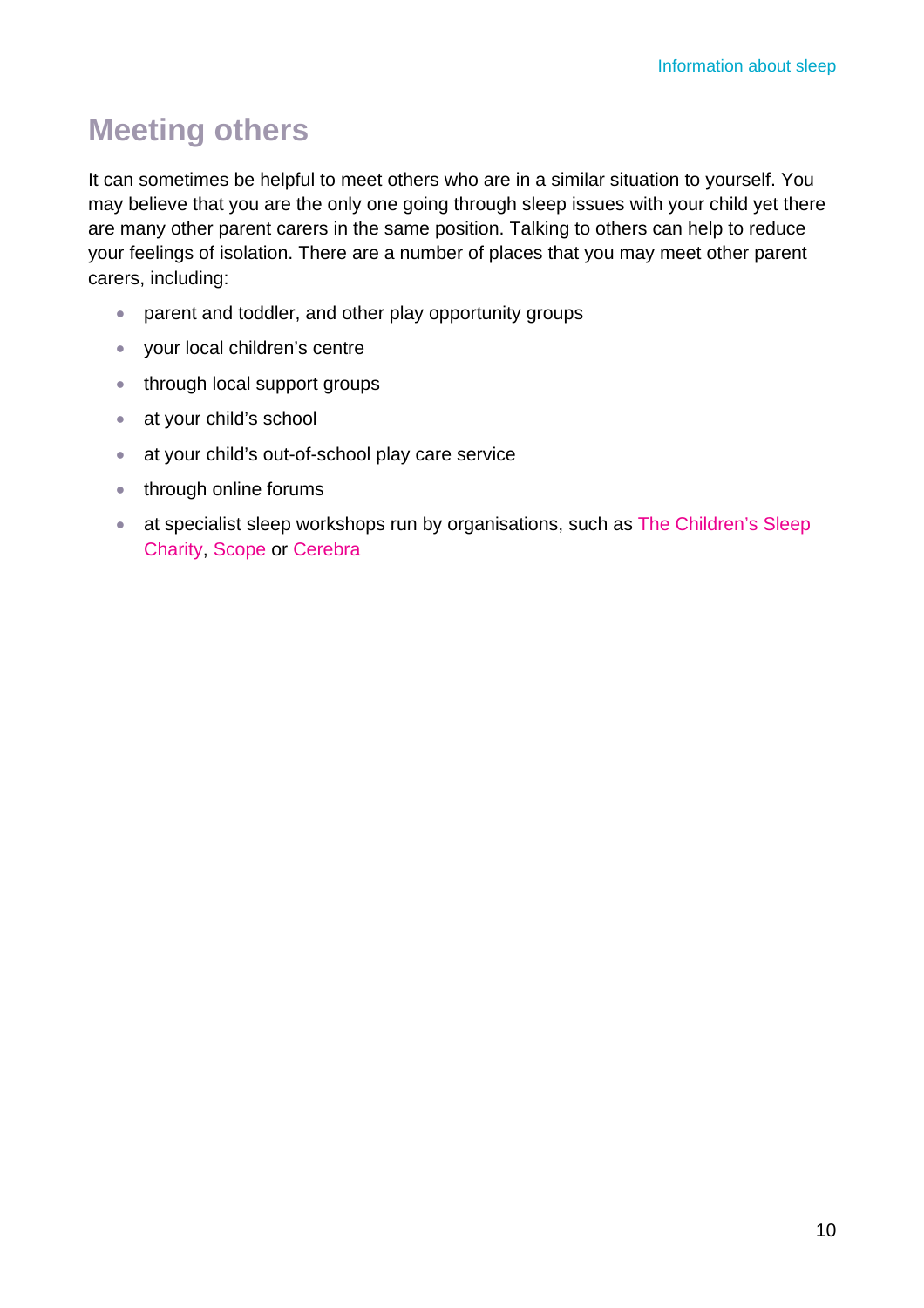# **Understanding sleep**

Understanding the basics about sleep can help you to identify why your child may be having difficulties sleeping. It can be tempting to compare your child's sleep issues with those of another child or young person, but everyone is different so making comparisons is not helpful. If your child is not sleeping you may feel as if you are failing. But remember, most parent carers go through difficulties establishing good sleeping habits with their children. In this section we will explain:

- the importance of sleep
- the different stages of sleep and what this means for your child
- how much sleep children need
- about melatonin
- how to use a sleep diary

#### **The importance of sleep**

Sleep is as important to our bodies as food. Sleep is particularly important for children and young people. During sleep:

- growth hormones are released
- the immune system strengthens helping your child's body to fight off illness
- the brain makes sense of the day's events
- memory and concentration functions are increased
- our bodies rest
- emotional wellbeing is restored

#### **The stages of sleep**

Sleep is made up of a number of different stages. The two main stages of sleep are REM (rapid eye movement) and non-REM sleep.

Non-REM sleep is made up of three stages:

- Stage one is where you experience light sleep; when you are nodding off.
- Stage two is the deeper sleep.
- Stage three is when you are in a deep sleep and may find it difficult to wake.

Some children experience night terrors or sleep walking as they move from deep sleep to lighter sleep. Because most deep sleep occurs at the start of the night (see figure 1), these phenomena usually happen in the early part of the night.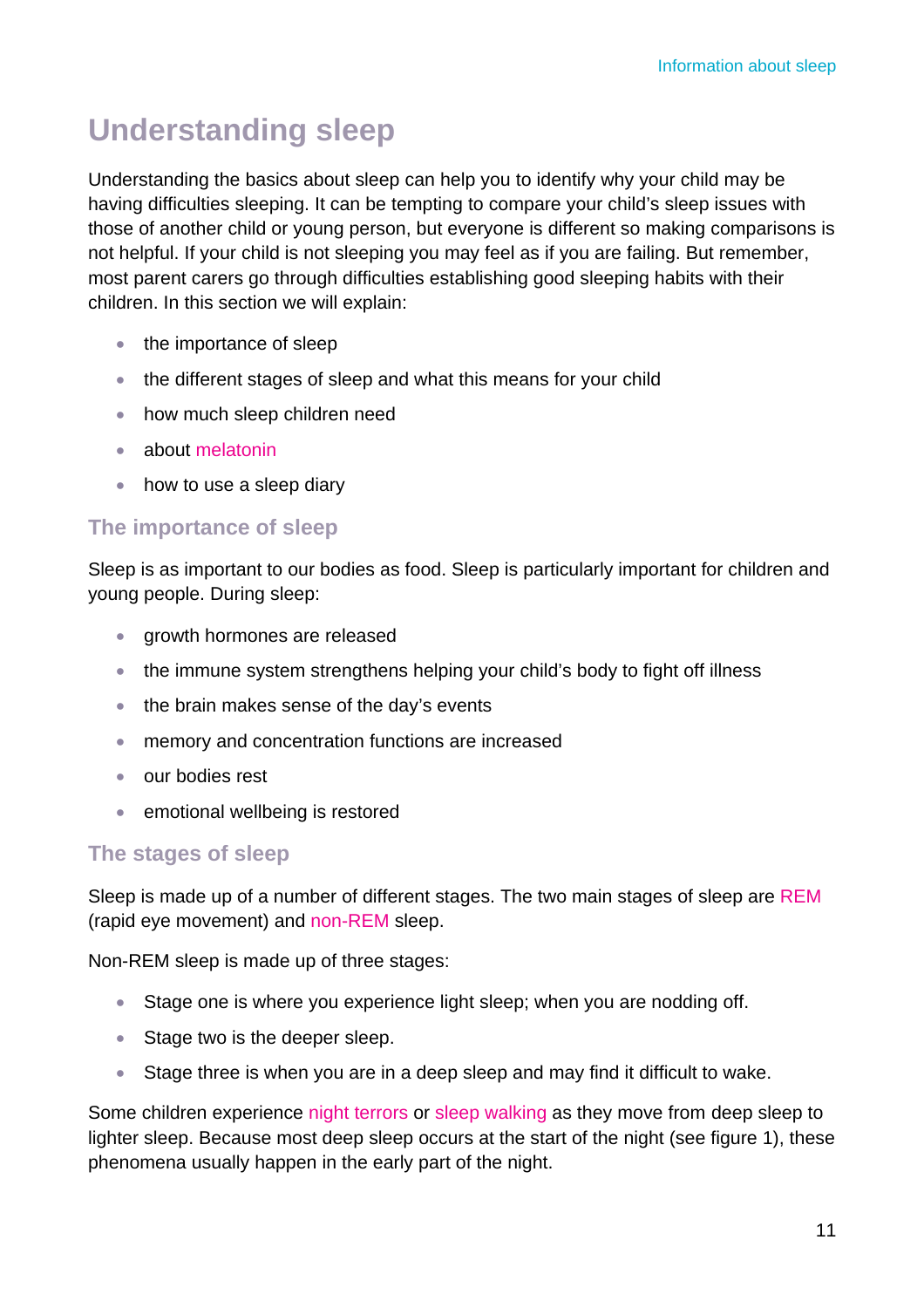REM sleep is when we dream vividly and our eyes move underneath our eyelids. REM sleep takes place approximately 90 minutes after we fall asleep. Our brains become very active yet our body becomes deeply relaxed and cannot move.

It takes around 15 minutes to move from stage one to deeper sleep. Your child can awaken easily during this time. If you stay with them while they fall asleep and then leave the room before they enter deep sleep you may wake them up.



### **Figure 1**

As figure 1 shows, we experience this series of sleep stages several times each night.

#### **Partial waking**

When we move between stages we experience what is known as partial waking. Often we are not aware of these partial wakings, we simply turn over and go back to sleep. It is important to recognise that:

- children who have not learnt to settle themselves may wake fully at this point
- a child who partially wakes in a different environment to the one they fell asleep in may become fully awake. For example, if your child falls asleep on the sofa and you carry them up to bed, when they experience a partial waking they may then go on to wake up fully because their environment has changed. Just imagine if you fell asleep in bed and then partially awoke to find yourself in another room, you would wake up startled too!

A complete sleep cycle is when we pass through the three stages of non-REM sleep and the stage of REM sleep. Sleep cycles vary in length depending on the age of your child. They may last less than an hour in infants, while young people will have a sleep cycle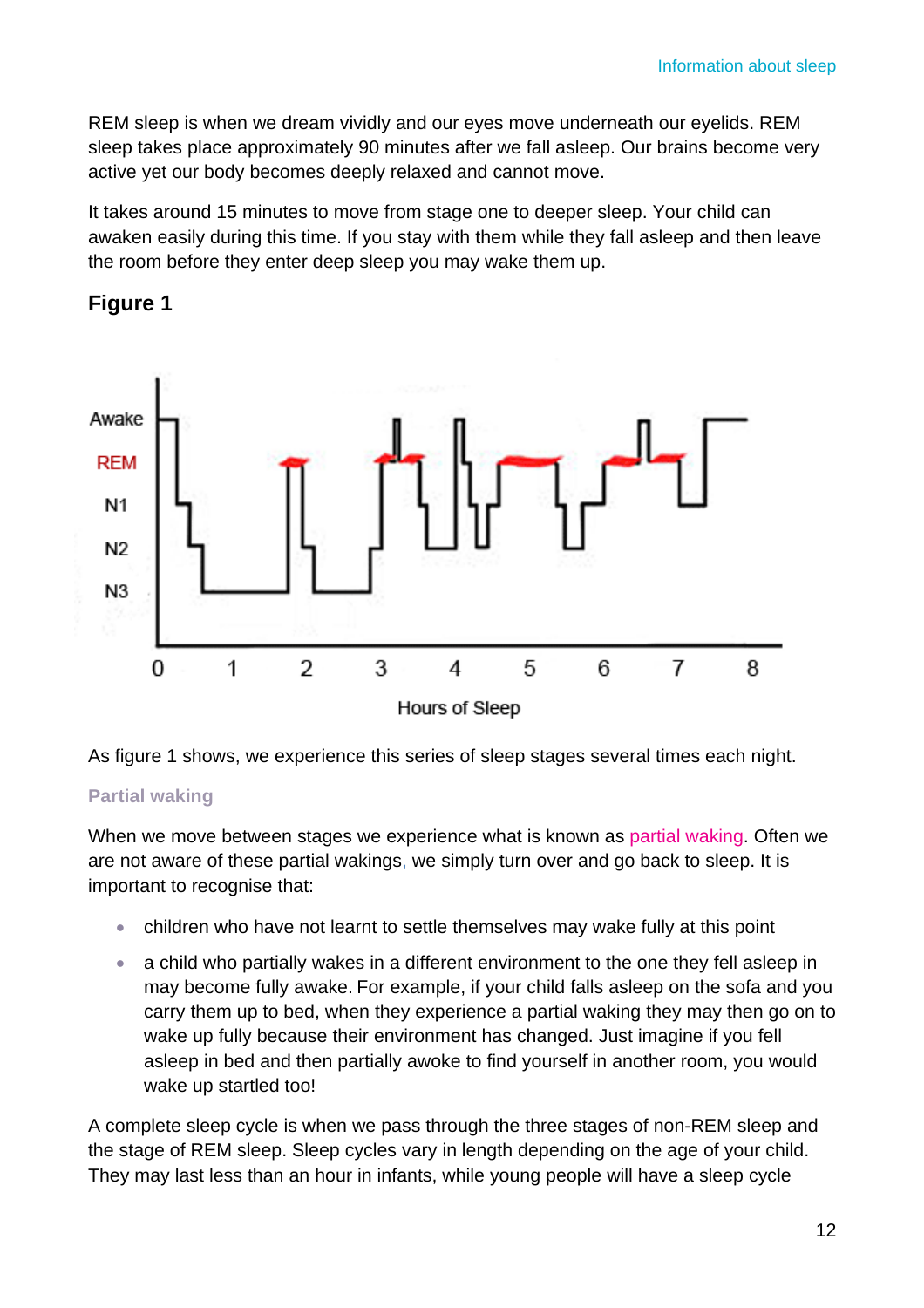lasting around 90 minutes. The number of hours sleep required will vary; please see the table overleaf for more information regarding how long your child may need to sleep for each night.

#### **Our body clocks**

Our body temperature and hormones change throughout the day. We have what is referred to as a circadian rhythm and it is this that indicates to our bodies when it is time to be awake and when it is time to go to sleep. This cycle runs over a period of 24 hours and takes its cue from daylight and darkness.

Research has found that if we are deprived of light our circadian rhythm runs at about 25 hours long rather than 24 hours. This is important to note if your child has a severe visual impairment and is not able to respond to light; sometimes these children are prescribed melatonin to help support their body clock.

#### **Melatonin**

Melatonin is a hormone that occurs naturally in our bodies. It is produced at night and helps us to go to sleep. Darkness helps to promote the production of melatonin; this is why it is a good idea to put your child to sleep in a darkened room.

Melatonin is sometimes prescribed to help with sleep difficulties. Even if your child is prescribed melatonin you should still maintain a good bedtime routine and follow the advice in this booklet around sleep hygiene. Melatonin will only work if all other conditions for sleep are correct, for example, your child is tired, comfortable, in a quiet dark room, not hungry and feeling relaxed.

### **How much sleep?**

Everyone is an individual and therefore the following table should simply be used as a guide to how much sleep is needed:

| Age       | Average daytime nap | Average night-time sleep |
|-----------|---------------------|--------------------------|
| 3 months  | 5 hours             | 10 hours                 |
| 12 months | 2.5 hours           | 11.5 hours               |
| 3 years   | 1 hour              | 11 hours                 |
| 6 years   | <b>None</b>         | 10.5 hours               |
| 9 years   | None                | 10 hours                 |

From nine years, the amount of sleep a child needs then reduces by around 15 minutes for each year that they age. So a 14-year-old will need around nine hours sleep and a 16 year old around eight-and-a-half hours sleep each night. Moving into adulthood, your child will need between seven-and-a-half and nine hours sleep each night. Again, it is important to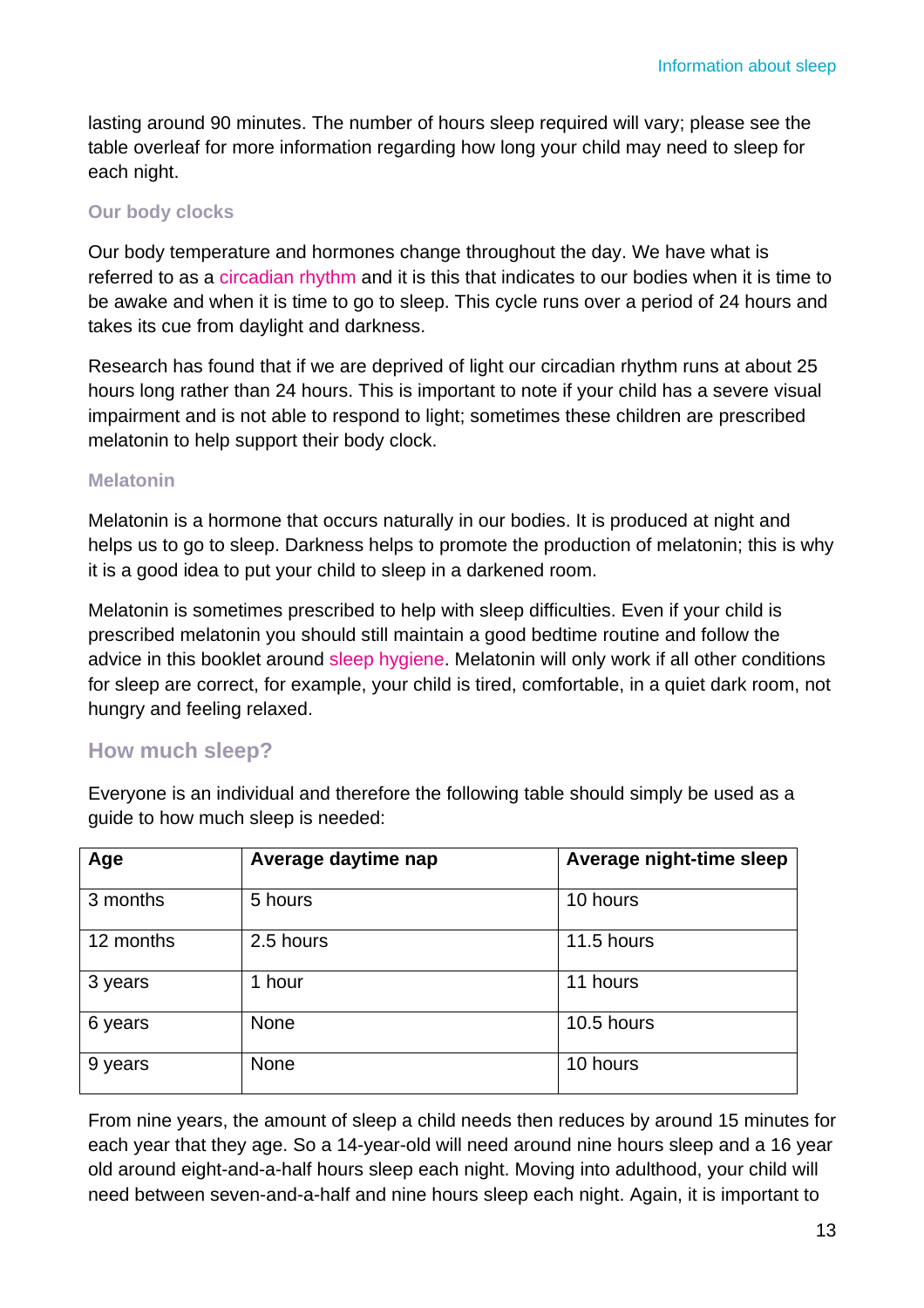recognise that these figures are just a guide and the amount of sleep that children and young people need can vary greatly.

#### **Daytime naps**

Naps during the day help to avoid children becoming overtired. A child who is overtired can find it difficult to sleep at night and may show signs of hyperactivity. Daytime naps can also help parents by giving them a much deserved break. You should expect and encourage your child to nap until they are around two to three years of age. Nap time can help your child to sleep at night, so it is important that a good nap-time routine is established:

- Make sure that you have set nap times so that your child gets into a routine.
- Wind down with relaxing activities prior to nap time, such as a cuddle and a story.
- Make sure that your child is comfortable, fed and changed, and that the room is at the correct temperature.
- Let them settle themselves to sleep, even if they do not nod off they will benefit from the rest.

Sometimes older children may take naps during the day that they don't really need. This can mean that they do not sleep well at night because they are simply not tired. Keeping a sleep diary is helpful for noting the number of naps that a child has. If your child is at school or another setting it is useful to ask the staff whether your child is napping during the day. This helps to build up an accurate profile of the amount of sleep that your child is getting.

### **Seeking support**

It is important that you find support in addressing your child's sleep problems. When you are feeling exhausted it can be helpful to seek guidance from experienced practitioners. You may find it helpful to talk one or more of the following people:

- Health visitor This practitioner works with families who have young children and can help you to develop and establish a good bedtime routine for your child. Give them a call and ask to see them if you are not due to see them through a routine appointment.
- Occupational therapist They can advise on sensory issues that can impact on a child's sleep. They may suggest, for example, that your child would benefit from using a weighted blanket at bedtime. A weighted blanket can help some children with sensory issues feel calmer and safer.
- Paediatrician If your child is being seen by a paediatrician, you should discuss your concerns about sleep with them. They will be able to decide whether further investigation is necessary and may be able to direct you to additional support. If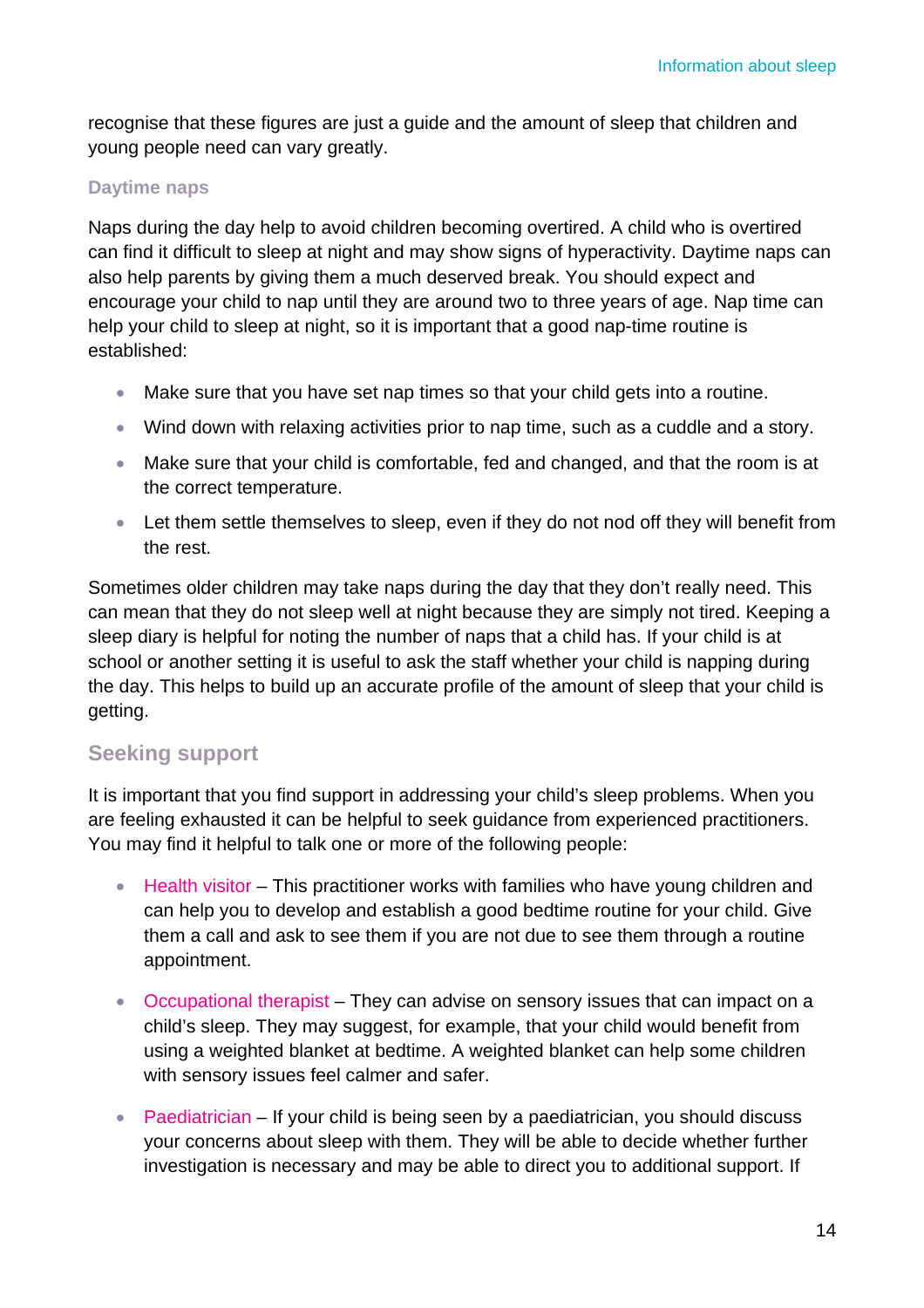your child does not see a paediatrician then you should speak to your GP regarding your concerns.

- Physiotherapist If your child is seen by a physiotherapist, you should discuss with them whether there are any physical issues that may be interfering with their sleep.
- Teacher If your child is not getting the correct amount of sleep there may be an impact on their learning. You need to make the teacher aware of any sleep problems that your child is having.
- Clinical psychologist This practitioner helps people with a range of difficulties; they can help children with specific learning problems or behavioural difficulties.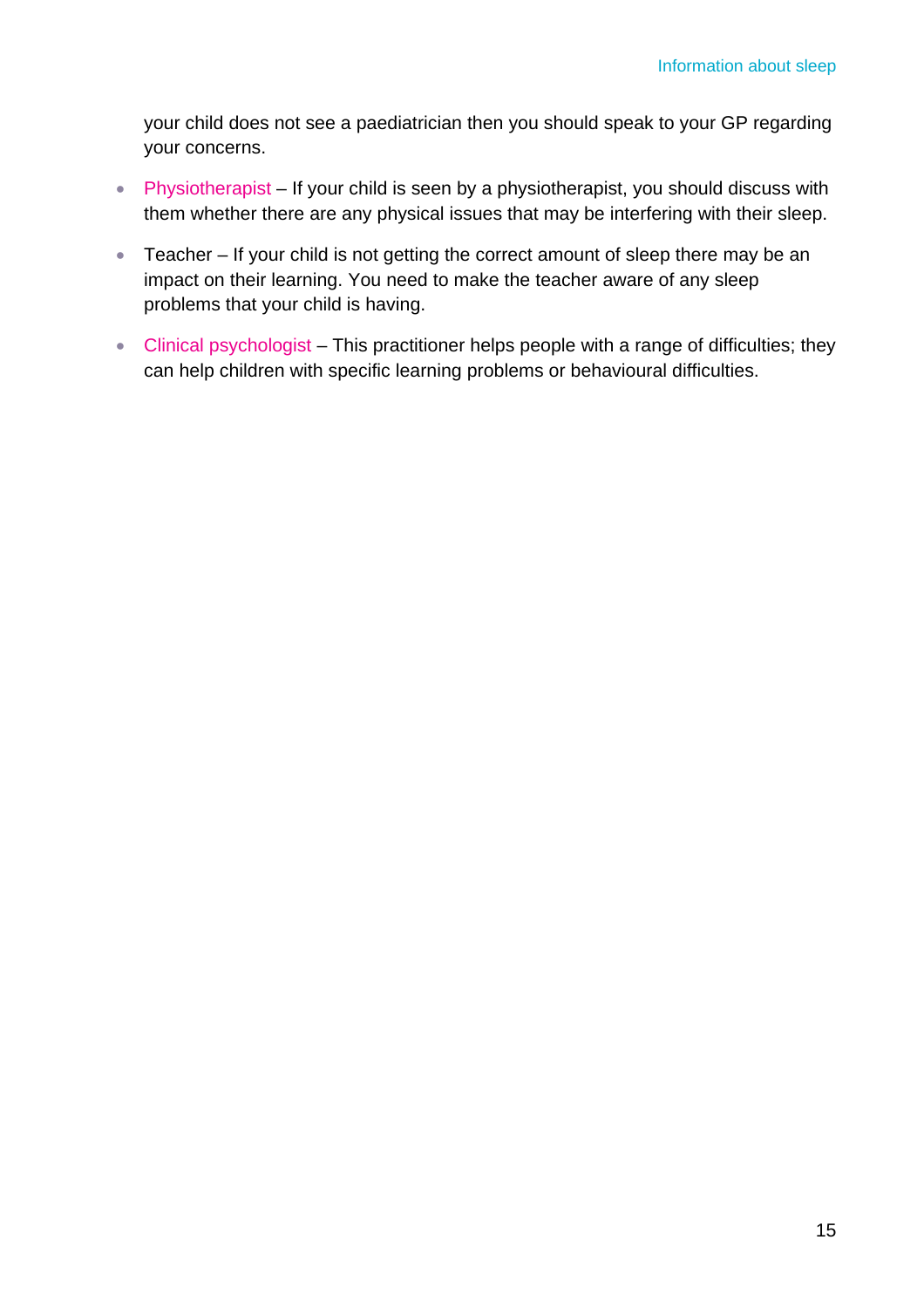# **Identifying sleep issues**

### **Sleep diaries**

If you are worried about your child's sleep, keeping a sleep diary will help you to get an accurate picture of your child's sleep patterns. Sleep diaries can be helpful in identifying reasons why your child is not sleeping or has difficulties sleeping. You should keep a sleep diary for two weeks in order to be able to identify any patterns emerging. You may find it helpful to share your sleep diaries with practitioners, such as your health visitor, paediatrician, sleep practitioner or clinical psychologist. A sleep diary will help them to begin to understand your child's sleep difficulties in more detail. Sleep diaries can be used to record the sleep patterns of children, young people and adults.

#### **Example sleep diary**

Sleep diary for: \_\_\_\_\_\_\_\_\_\_\_\_\_\_\_\_\_\_\_\_\_\_\_\_\_\_Date diary started: \_\_\_\_\_\_\_\_\_\_\_\_\_\_\_\_\_\_

|                                 | Day 1 | Day 2 | Day 3 | Day 4 | Day 5 | Day 6 | Day 7 |
|---------------------------------|-------|-------|-------|-------|-------|-------|-------|
| Time/length of<br>daytime naps  |       |       |       |       |       |       |       |
| Time bedtime<br>routine started |       |       |       |       |       |       |       |
| Any problems?                   |       |       |       |       |       |       |       |
| What did you<br>do?             |       |       |       |       |       |       |       |
| Time in bed                     |       |       |       |       |       |       |       |
| Any problems?                   |       |       |       |       |       |       |       |
| What did you<br>do?             |       |       |       |       |       |       |       |
| Time fell<br>asleep             |       |       |       |       |       |       |       |
| Night-time<br>awakenings        |       |       |       |       |       |       |       |
| What did you<br>do?             |       |       |       |       |       |       |       |
| How long did<br>they last?      |       |       |       |       |       |       |       |
| Time woke in<br>the morning     |       |       |       |       |       |       |       |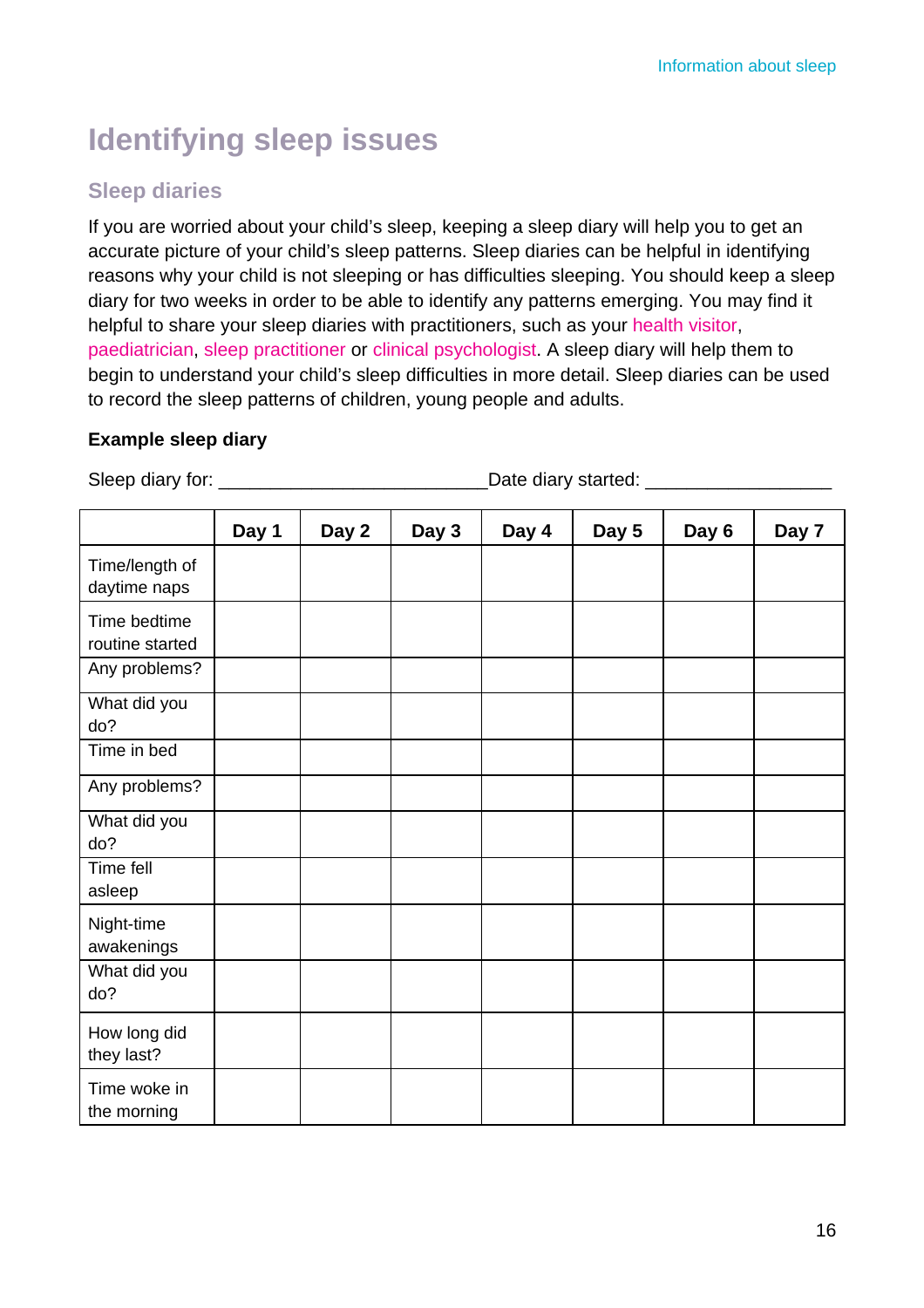Tips for keeping a sleep diary:

- Always keep the diary by the side of your bed and record any activity straight away. You are likely to forget timings by the morning.
- If your child stays elsewhere, for example at a respite home or with a non-resident parent, ask them to complete the diary, too. Mark on the diary that your child slept elsewhere that night.
- Fill in the diary honestly; if your child wakes up repetitively each night record every waking period.
- Photocopy the sleep diaries and enlarge them to give you more space to write if necessary.
- Keep the sleep diary during a typical fortnight. Keeping it at Christmas time, for example, is not a good idea as a child's sleep patterns do become affected by changes in routine and excitement.
- If your child is able to understand their own sleep diary involve them in the process, too.

Once you have completed the sleep diary over a period of two weeks, you can begin to examine whether any patterns are emerging with your child's sleep:

- Is it the initial act of getting to sleep that is causing a problem? Is your child taking longer than 30 minutes to get to sleep?
- Once your child is asleep do they awaken during the night? If so, is there a pattern to this waking and can you see any reason for this?
- Is your child waking at the same time each morning?
- How much sleep, on average, is your child getting per night?
- Is your child having too many or too few daytime naps?

Sharing this information with a practitioner can be a helpful way to begin to identify your child's sleep difficulties. If you are worried about your child's sleep you should seek help as soon as possible.

*"Don't leave it too late. Get help early from your health visitor, doctor or another professional you know. The longer a problem sleep routine is established the harder it is to break."* Parent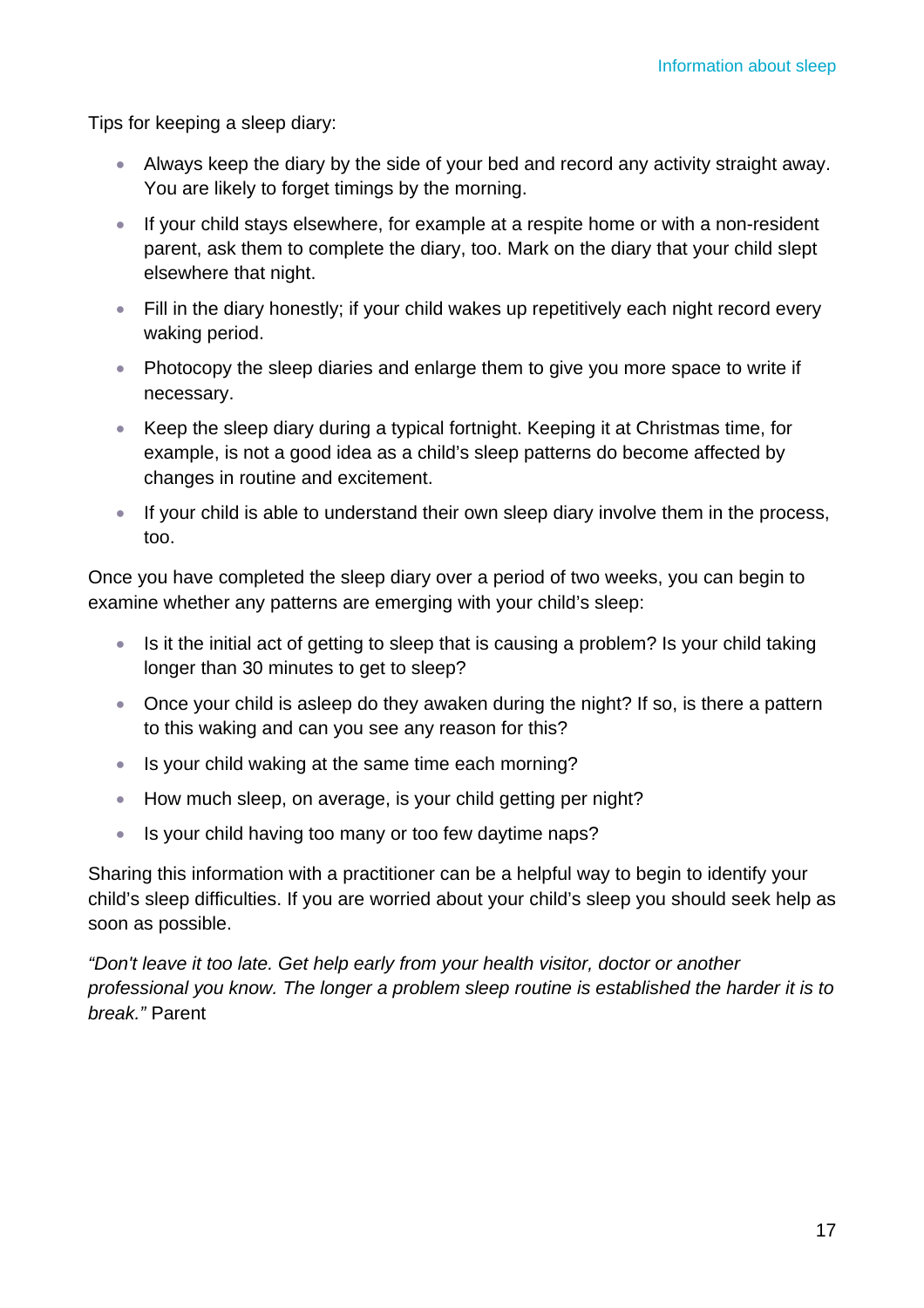### **What is affecting your child's sleep?**

There are many different reasons why a sleep problem may occur. Understanding why your child is not sleeping can help you to work out strategies to improve the situation.

In this section we will explore:

- the reasons why children may not be going to sleep
- the reasons why they may be waking in the night
- ways that you can help to resolve the sleep difficulty

There are many reasons why your child may not be going to sleep or may be waking during the night. The following issues can all affect sleep. Take a look to see if any of these may be causing your child's sleep difficulties:

- Room temperature Is your child too hot or too cold? Ideally the temperature in the bedroom should be 16-20°C. You can buy thermometers to hang in the bedroom from nursery shops.
- Bedding Is your child kicking the bedding off during the night and waking because they are cold? If so, you could consider using a double duvet tucked under the mattress of a single bed. You may also wish to consider whether your child would be more comfortable wearing a sleep suit. Some specialist clothing companies provide suits that fasten at the rear to prevent removal during the night.
- Noise Is there any noise inside or outside the home that may be disturbing your child? Some children and young people with sensory issues, such as those children with autism spectrum disorders, are particularly sensitive to noise. What may seem like a quiet sound to us can seem very loud to them. The sounds of an electric fan can mask other sounds in your home and may be worth considering if noise is an issue.
- Light Is the room dark enough? Melatonin is produced when the room is dark. Blackout blinds can be purchased to make the room darker.
- An overstimulating bedroom Does your child get out of bed to play with their toys? Are they playing computer games or watching TV before they go to bed? If so, your child may be overstimulated by their bedroom environment. We will explore in detail how to create a restful bedroom environment later on in this booklet.
- Comfort Is the bed comfortable? Try lying on it during the day to see how it feels. Is your child wet or soiled? Could this be leading to their waking up?
- Hunger Could your child be hungry? What time are they having their meal? Does the last meal of the day need to be later? Giving your child a snack mid-afternoon can help to move their mealtime to a later time.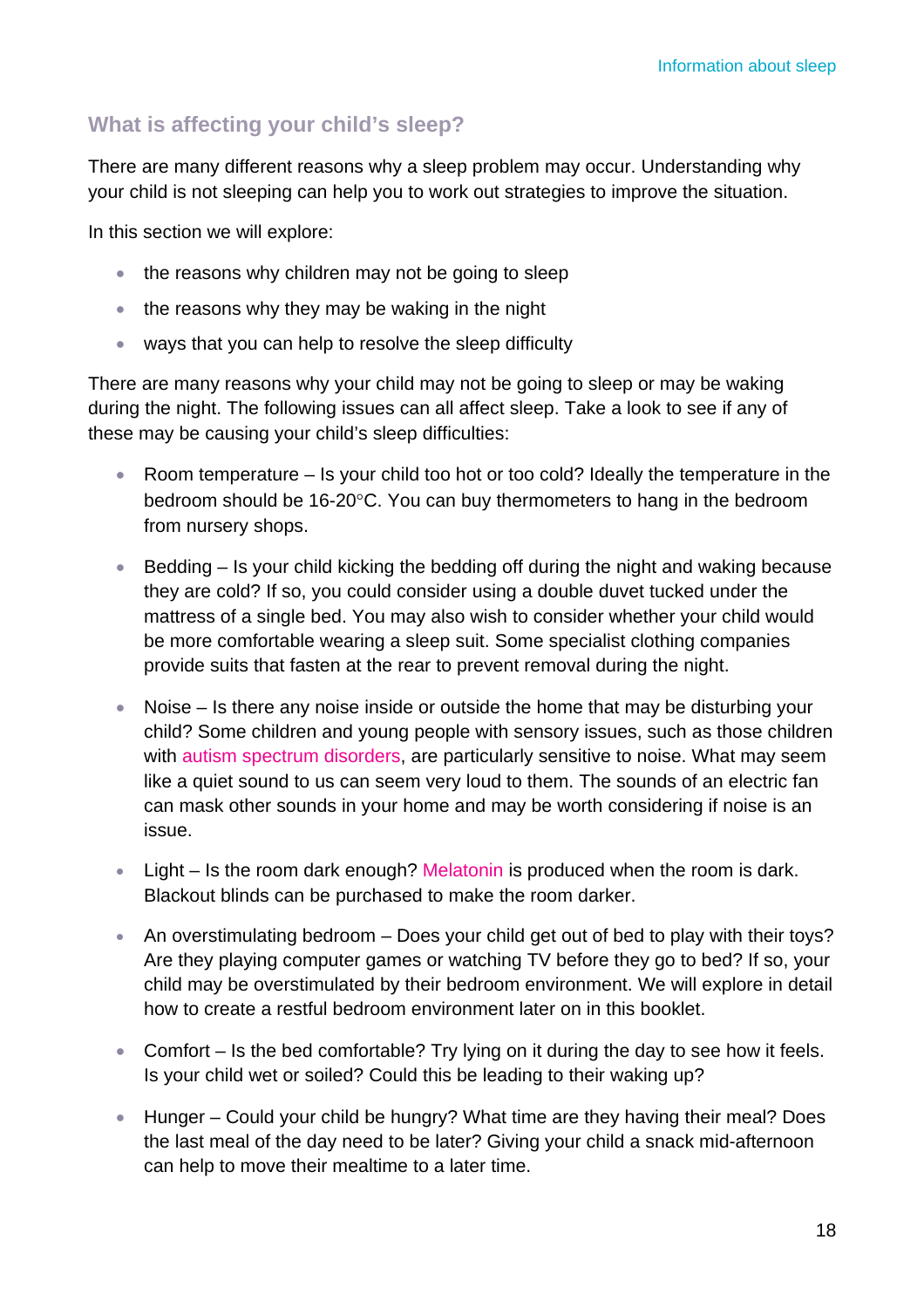- Weak body clocks Does your child understand the difference between day and night? Sometimes children with additional needs require help to learn when it is daytime and when it is time to sleep, particularly if they have a visual difficulty. Strategies to reinforce this are discussed in the next section.
- Lack of routine Do you have a good bedtime routine for your child? Has their routine become unsettled lately because of an event like a family holiday, or religious or belief celebration?
- Pain Is your child in pain? Could they be teething? Some children with physical impairments cannot reposition themselves at night, which can disrupt their sleep. If you think that your child may be in pain you should seek advice from medical practitioners.
- Medication is your child on any medication that may be impacting on their sleep? Or do they have to be given medication during their sleep which may be disturbing them? Check with a medical practitioner if you are unsure.
- Getting up too early  $-$  if your child wakes in the night do you treat it as a night-time waking or as the start of the day? You should consider what a reasonable time to begin the day is and if they are awake before that time they should be returned to their bed. This will help to strengthen their body clock.

### **Medical reasons for sleep issues**

Sometimes there are medical reasons why your child may not be able to sleep. These reasons may include:

- Asthma
- Epilepsy
- Eczema
- Obstructive sleep apnoea It can occur in children with additional needs, particularly those with Down's syndrome. The Down's Syndrome Association has produced an information booklet on sleep difficulties. To order a copy, visit www.downs-syndrome.org.uk or call 0333 1212300. If you are worried about your child's breathing while they sleep seek advice from your child's paediatrician or GP, who may arrange a sleep study if necessary.
- Sensory impairment Children with visual impairments may need support to organise their body clocks. More information about children with visual impairments can be found in another booklet in this series.
- Children with additional needs caused by brain injuries Cerebra is a charity that provides support to families of brain-injured children. It has a number of information sheets about sleep on its website and also runs a sleep service for families needing further support. For more information visit www.cerebra.org.uk.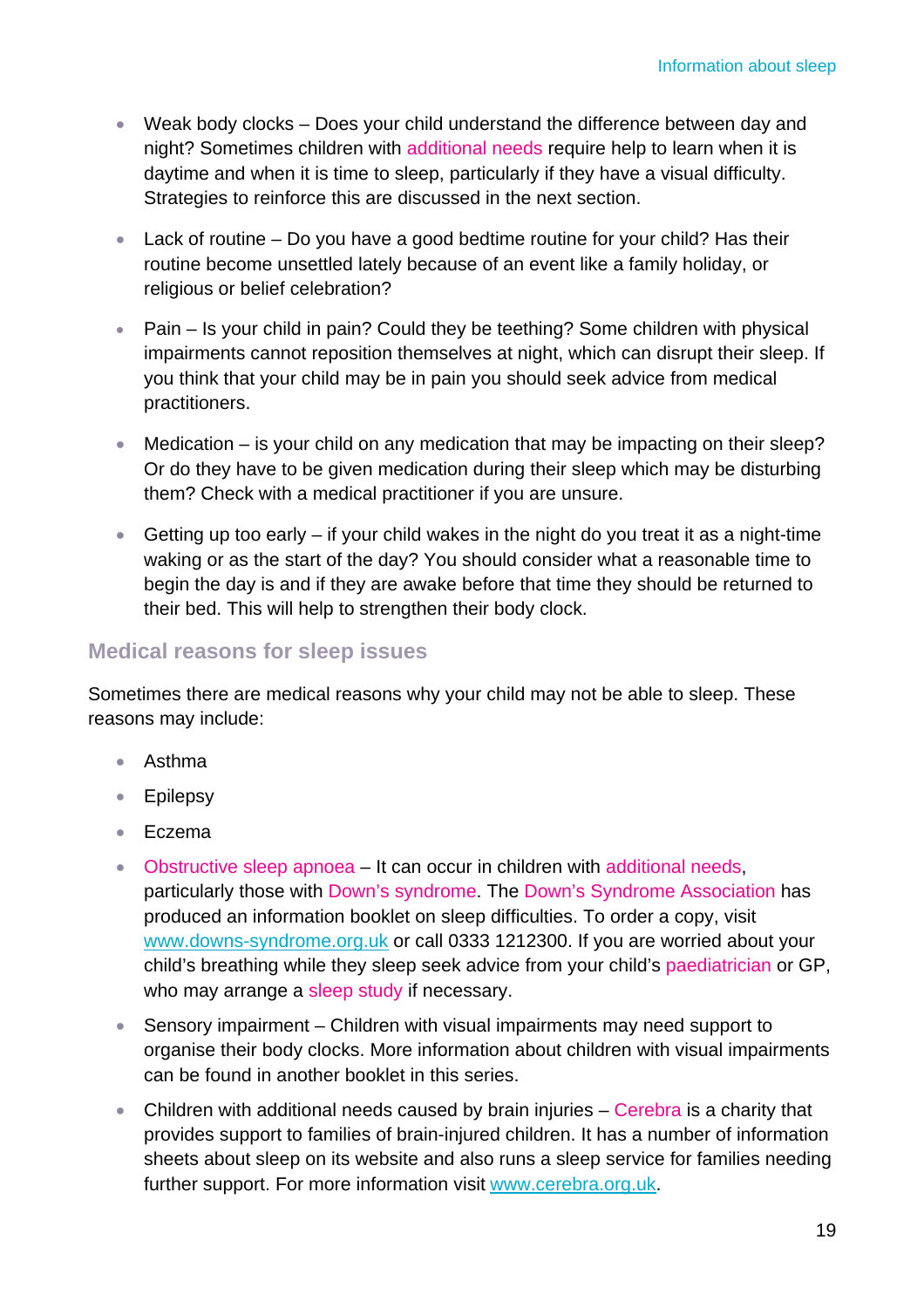- Chronic illness If children have lengthy stays in hospital they may have a significantly disordered sleep pattern due to their adjustment to sleeping in a busy and brightly-lit environment.
- Autism spectrum disorders (ASD) Children with autism can be prone to sleep problems, but usually respond well to a good bedtime routine and specific strategies. The National Autistic Society has a helpline that you can contact if you would like to speak to somebody about your child's sleep difficulties. Call 0808 800 4104 or visit www.autism.org.uk.
- Restless legs syndrome This creates unpleasant sensations in the legs resulting in the need to constantly move them around. There is no known cure, but massage, warm baths and gentle stretching exercises may help. If you suspect that your child has restless legs syndrome seek medical advice.
- Rhythmic movement disorder A neurological disorder where body rocking and head banging are common symptoms. If your child displays these symptoms you should inform a medical practitioner.

You should always seek advice from your doctor to rule out medical reasons for your child's sleep difficulties. Your child may be referred to a sleep laboratory where detailed tests can be carried out to assess what is causing their sleep problems.

*"Seek medical advice if you think that your child's sleep problem might be medically related, it may be something simple that is affecting their sleep. Talk to people about your problems, you may think you're the only one but you're not alone, so ask for help. See if a family member or friend can take the child for a while for you to get some rest."*  Parent

### **Diet and sleep**

What we eat and drink during the day can affect how well we sleep at night. If your child is seeing a dietician you should speak to the dietician before making any adjustment to your child's diet. You might want to consider the following to try to make sure that your child's diet is not impacting on their sleep:

- Review your child's mealtimes are they going to bed on a full stomach, which could make it difficult to get to sleep? Or could they be hungry? Are they snacking on high-energy foods close to bedtime? If they are tube fed, could the feeds be scheduled for different times, which may fit in better around your child's sleep patterns?
- Limit the amount of caffeine that your child has, particularly in the evening. Remember that caffeine is also found in things like chocolate, not just in tea and coffee. Chocolate used in baking is particularly high in caffeine, so if your child is eating food like chocolate cake in the evenings this could be contributing to their sleep difficulties. Energy drinks contain caffeine as does some over-the-counter medication.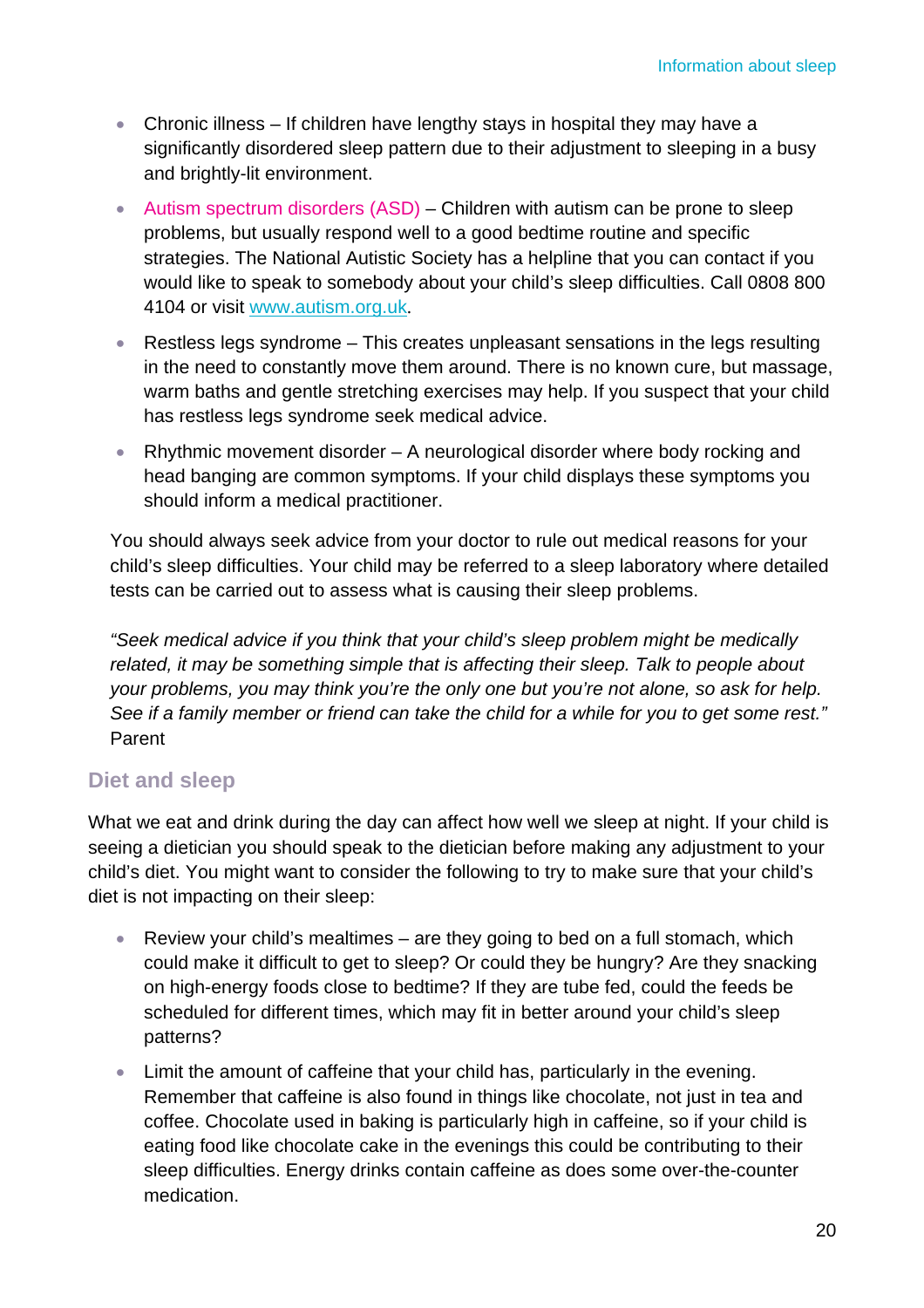- Drinking water in the evening helps your child to keep hydrated. Mild dehydration can cause sleep difficulties.
- Limit sugary snacks before bedtime because they can give your child an energy fix. For example, try cutting out biscuits before bed and replace them with something like toast.
- Calcium-based food and drink have been proven to aid sleep. A drink of milk, a yogurt or a fromage frais are ideal choices in the evening.
- Some foods may cause wind and are best avoided at night-time, for example, heavily-spiced foods and beans.
- Foods containing monosodium glutamate, such as Chinese food, have been found to interfere with sleep patterns.
- It may be helpful to make a note of what your child has eaten and whether this has had an impact on their sleep.

#### **Exercise and sleep**

If your child has a physical impairment they may not need as much sleep as other children. Exercise can be beneficial in helping children to sleep, but it's important to keep the following in mind:

- If your child exercises close to bedtime they may find it more difficult to fall asleep; children should be encouraged to exercise during the day.
- If your child has health needs you should contact their health practitioners before beginning any new exercise programme for advice.
- Aerobic exercise has been found to promote sleep.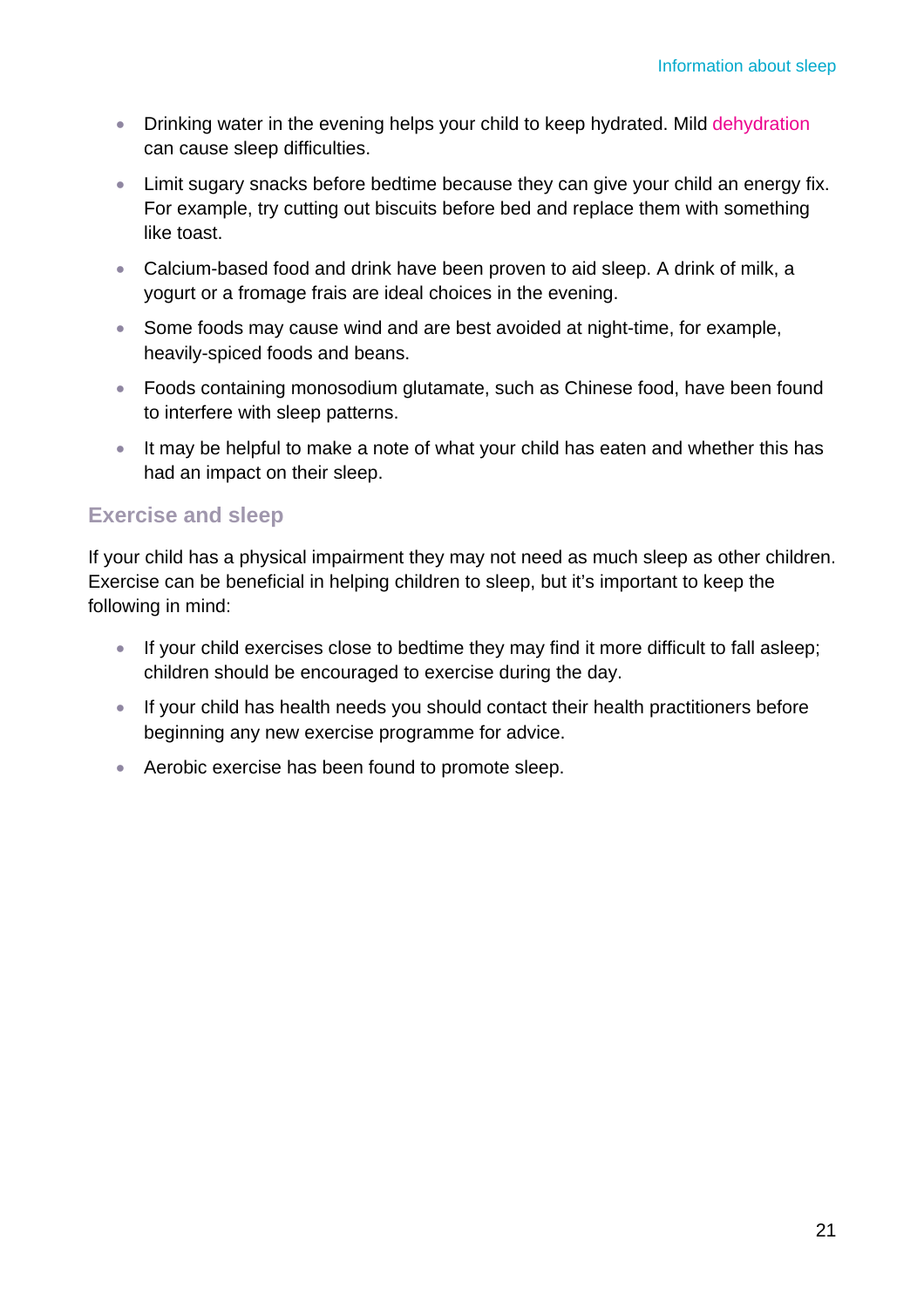# **Strategies to support sleep**

### **Self-settling**

Many children with additional needs do not learn to settle themselves to sleep. This means that they rely on their parent carers to soothe them to sleep. If your child has not learnt to self-settle they will wake frequently during the night and need your help to get back to sleep. Each time your child comes to a partial waking they may wake up and then call out for you.

Some children rely on things like a bottle to settle themselves to sleep. If you have a child who is taking bottles throughout the night and is over 12 months, they are using the bottle for comfort rather than because they are hungry, they need to be taught how to self-settle.

Other children develop a reliance on certain conditions to be able to settle themselves to sleep. A child may need the television to be on, for example, or a mobile to be playing. Each time they come to a point of partial waking they are likely to wake up fully if the television or mobile has been switched off.

*"At the age of four my son used to constantly wake for a bottle. I'd not realised that he wasn't hungry and was using it to self-settle. Once I knew this I was able to gradually reduce his night-time feeds. Within a couple of weeks he was sleeping through the night. I wish I'd known about the importance of self-settling sooner."* Parent

#### **Tips to help children self-settle**

- If you stay with your child until they go to sleep you need to gradually work on leaving them to settle alone. The best way to do this is by moving a short distance away from the bed each night. For example, if you currently lie in bed with them until they sleep, you should try sitting next to the bed for several nights. Then you can gradually move your chair farther away from the bed each night until you reach the bedroom door and eventually leave the room.
- If your child wakes in the night you should repeat the routine that you carried out when they settled.
- Once you have turned the lights out and said good night do not engage in conversation with your child. Reduce the amount of eye contact you give to them. You may find it useful to use one single phrase during the night such as, "It is night time, go to sleep". If you start to have a conversation with your child they are being rewarded for remaining awake.
- If your child is waking for drinks or feeds throughout the night seek the advice of a medical practitioner as to whether this is necessary. If not you should begin to phase out the drinks by gradually reducing the amount that you give each night. Your health visitor will be able to advise you on this if your child is under the age of five.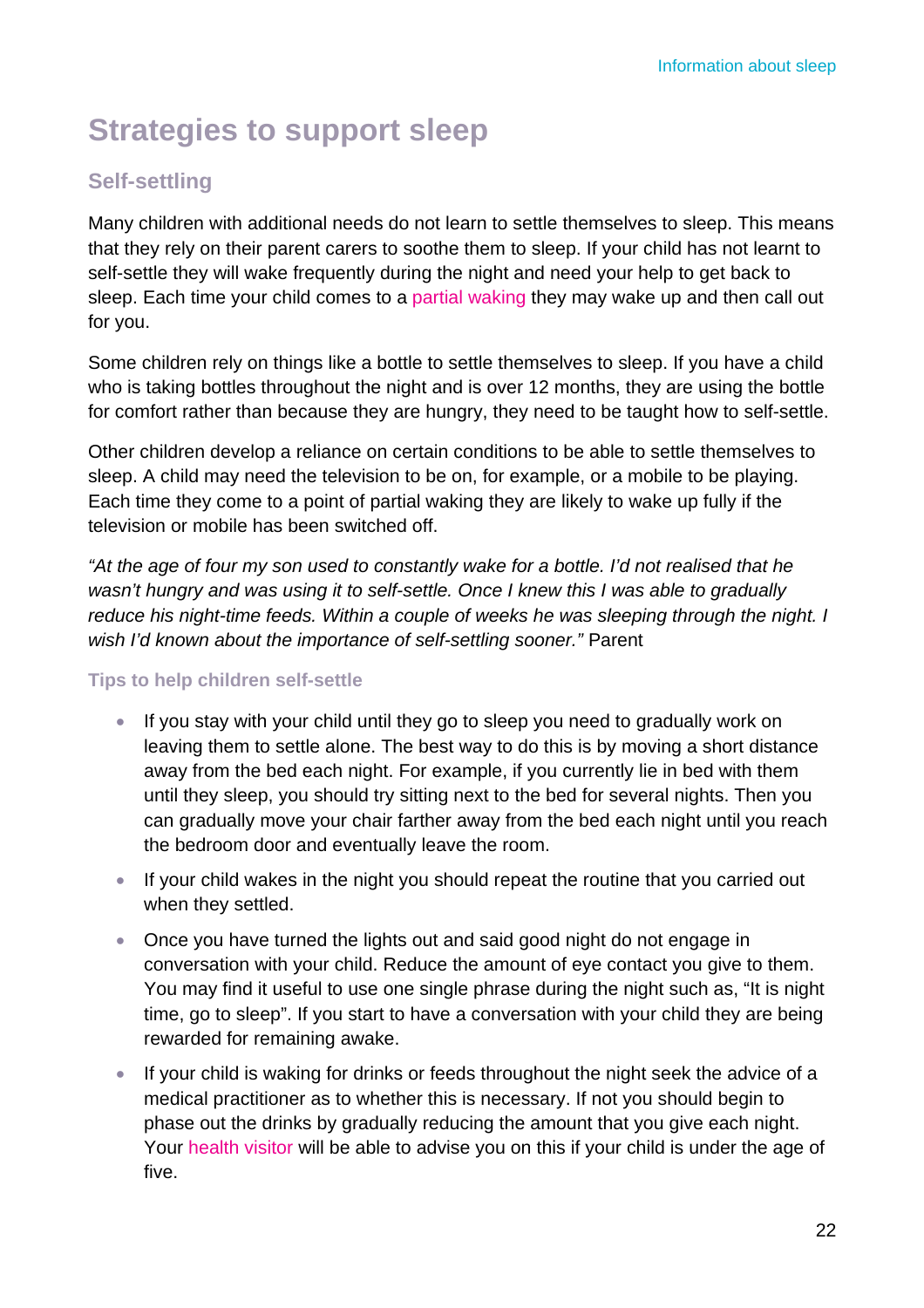### **How to help your child have a good night's sleep**

The good news is that you can work with your child using simple strategies to help them get a better night's sleep. In this section we are going to explore practical things that you can do at home to help. We teach children many new skills throughout their lives but we often forget that sometimes children need to be taught how to sleep well.

*"You must persevere and have confidence in yourself. It is never too late to tackle sleep issues. My son was 19 years old and I thought he'd never sleep. I followed the sleep tips and created him a good routine, and his sleep issues have been resolved."* Parent

#### **Bedtime routines**

Bedtime routines are not just for young children, they are important for everybody, including young people and adults. We tend to thrive on routines and children with additional needs in particular respond positively to routine. Routine is very important at bedtime. The same things need to happen in the same order every night for a bedtime routine to be successful. Here are some things to consider:

- Age is not a barrier to bedtime routines. The trick is to develop an appropriate routine for your child.
- Decide by what time you would like your child to be in bed. This will help you to structure the routine.
- Bath time should be a relaxing time and should ideally occur at least half an hour before your child goes to sleep so that their body temperature can regulate. A bath actually increases our body temperatures, which can make sleeping difficult. We do, however, become sleepy when our body temperature begins to reduce after a bath, which usually takes about 30 minutes. If your child finds bath time stressful or overstimulating do not make it part of the bedtime routine.
- Reading a story can be a nice way to round off bedtime. However, you should make sure that you have a clearly defined time limit on how long you are going to read. Depending on the age of your child this may be between a few minutes and 15 minutes.
- Story or lullaby CDs can be used, but you need to make sure you play them for the same length of time each night and turn them off before your child goes to sleep.
- Hugs and kisses are a lovely part of the routine, but make sure that you set clear boundaries about how long they last. Children may use them as a tactic to get you to stay longer than is necessary.
- A milky drink is a good idea. Remember to avoid any drinks containing caffeine, such as cola, chocolate, tea or coffee.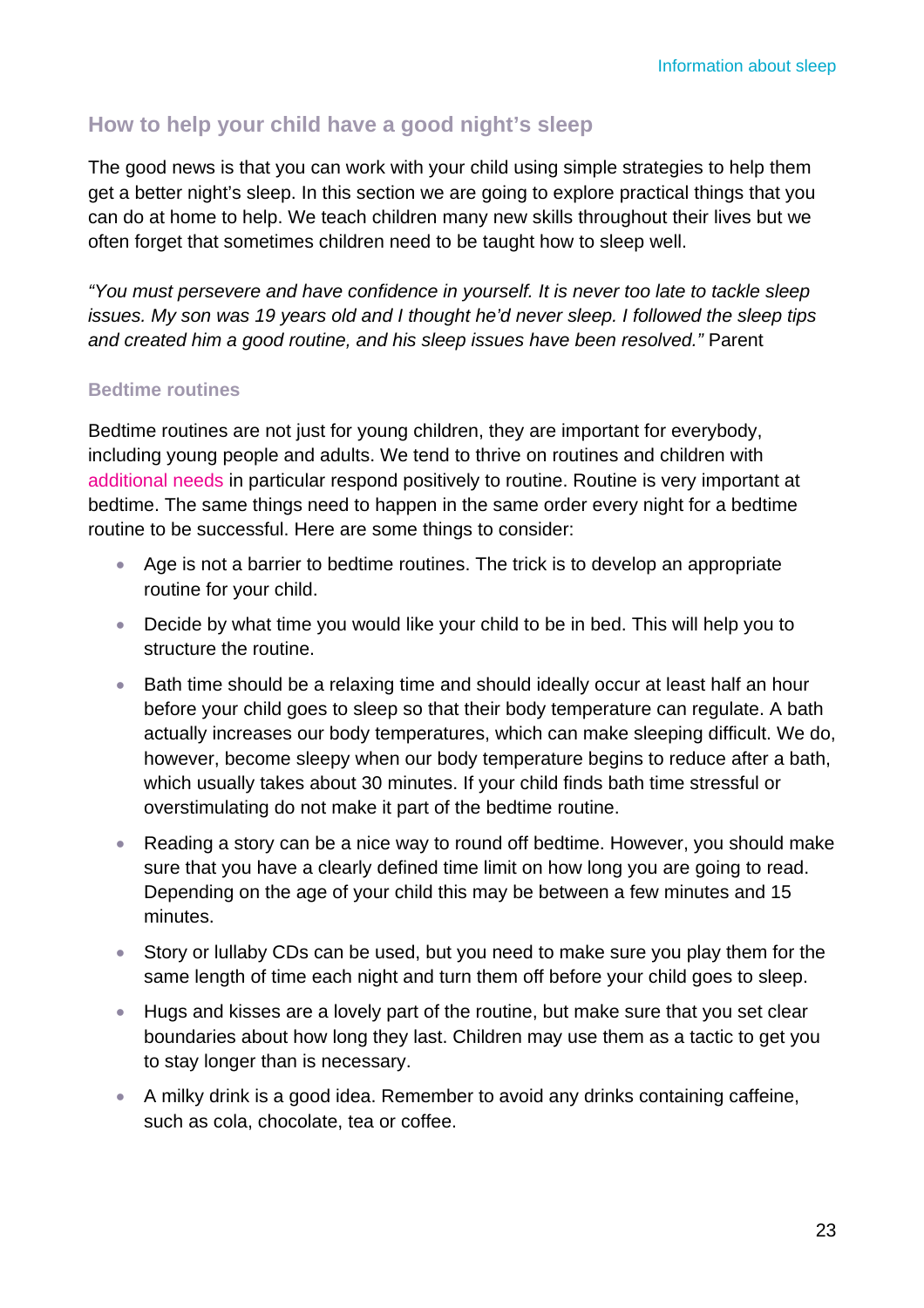- Some fruit squashes have been found to act as a diuretic. If you notice that your child is going to the toilet frequently you may wish to avoid giving them squashes in the evening.
- Wake your child at the same time each morning, even at the weekend. This helps their bodies to get in a routine.
- Avoid screen activities, such as computer games, televisions and mobile phones, in the hour before bedtime because these can be highly stimulating.
- Hand-eye coordination activities help children to relax. Choose jigsaw puzzles or colouring in activities in the lead up to bedtime.
- Make sure that the room is at the right temperature and that your child is not hungry or thirsty.
- Use a set phrase to say goodnight, for example, "It's night time, go to sleep".

| Time   | <b>Activity</b>                                                                                    |
|--------|----------------------------------------------------------------------------------------------------|
| 5.30pm | Child has meal                                                                                     |
| 6.00pm | Free play – computer games and television can be used at this<br>time                              |
| 7.00pm | Quiet play, including activities such as jigsaws and colouring. No<br>computer games or television |
| 7.20pm | <b>Bath time</b>                                                                                   |
| 7.40pm | Child is ready for bed with teeth cleaned                                                          |
| 7.45pm | Bedtime story                                                                                      |
| 7.55pm | Cuddles from family members, who say goodnight                                                     |
| 8.00pm | Leave child to settle                                                                              |

The table below shows an example of a good bedtime routine:

The above table is an example to help you develop your own bedtime routine for your child. Start off by deciding what time they should be in bed by. If your child does not go to bed until 11pm then you should start the quiet routine from 10pm. Once you have got your child into a good routine you can gradually bring their bedtime forwards by 15 minutes each week until they reach an earlier bedtime.

Once you have devised your bedtime routine you should make sure that everybody involved in your child's care knows about it. Pin it up on your fridge and make sure that you stick to it.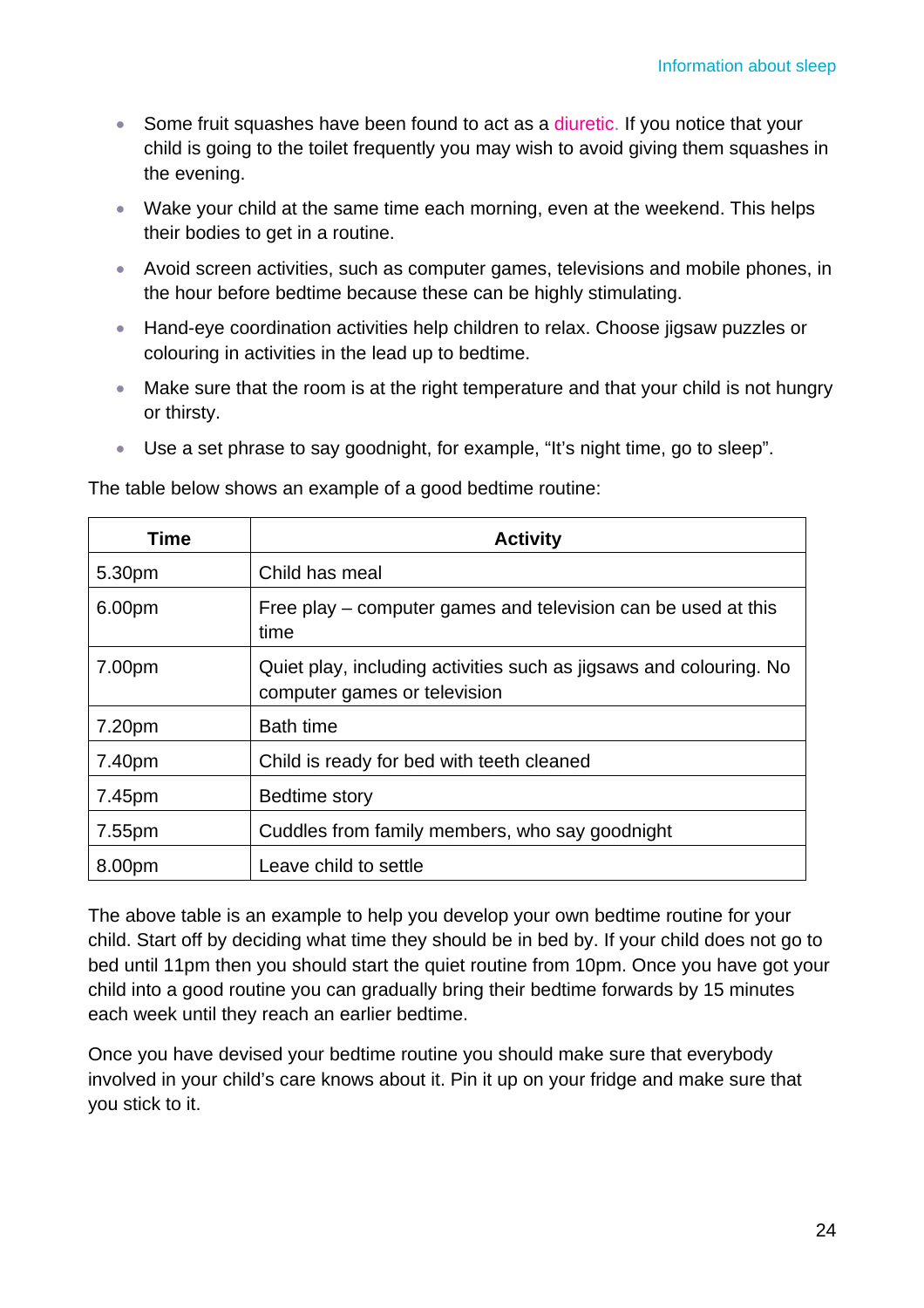#### **How to establish a routine**

You may well believe that a bedtime routine will not work for your child or that your child will not accept a routine. It is important to remember that you are in control of the routine. If you find that your child is delaying bedtime you need to reconsider the routine that you use. When establishing a routine you need to:

- choose a time when life is settled, holiday times are best avoided
- be prepared for your child to resist the routine and for their sleep to initially get worse
- carry out the new routine for at least two weeks, you will almost certainly find that their behaviour and sleep patterns begin to improve
- be realistic about what you can achieve, start off with small changes if this is more manageable
- stick to it and be consistent

*"The best piece of advice I can give other parents is to set a strict bedtime routine and stick to it! No matter how hard it is you must stick to it. As soon as you give in a little you*  will have gone back to square one and all the hard work that you have just put in will have *gone to waste. It is not easy at first, but as long as you don't back down it will begin to work."* Parent

#### **Visual timetables**

Visual timetables can be useful to show your child what is going to happen next. Many children with additional needs are introduced to visual timetables through school or in early years settings. If your child attends a setting you could ask if a visual timetable has ever been used and, if so, you could look at it so that you can mirror the system at home.

A visual timetable is a way of demonstrating to a child what is happening, or about to happen, in a visual way. It can use words, pictures, symbols or photographs, depending on the child's age and ability.

Young people and adults can still find visual timetables useful. You may wish to involve them in making decisions about what activities will appear in their routine.

A timetable used at bedtime can help the child to understand the order of events that are about to happen and to encourage independence skills. You might begin with just a couple of pictures for a younger child. The following table is an example of what a visual timetable may look like with the different parts of the routine being shown in pictures: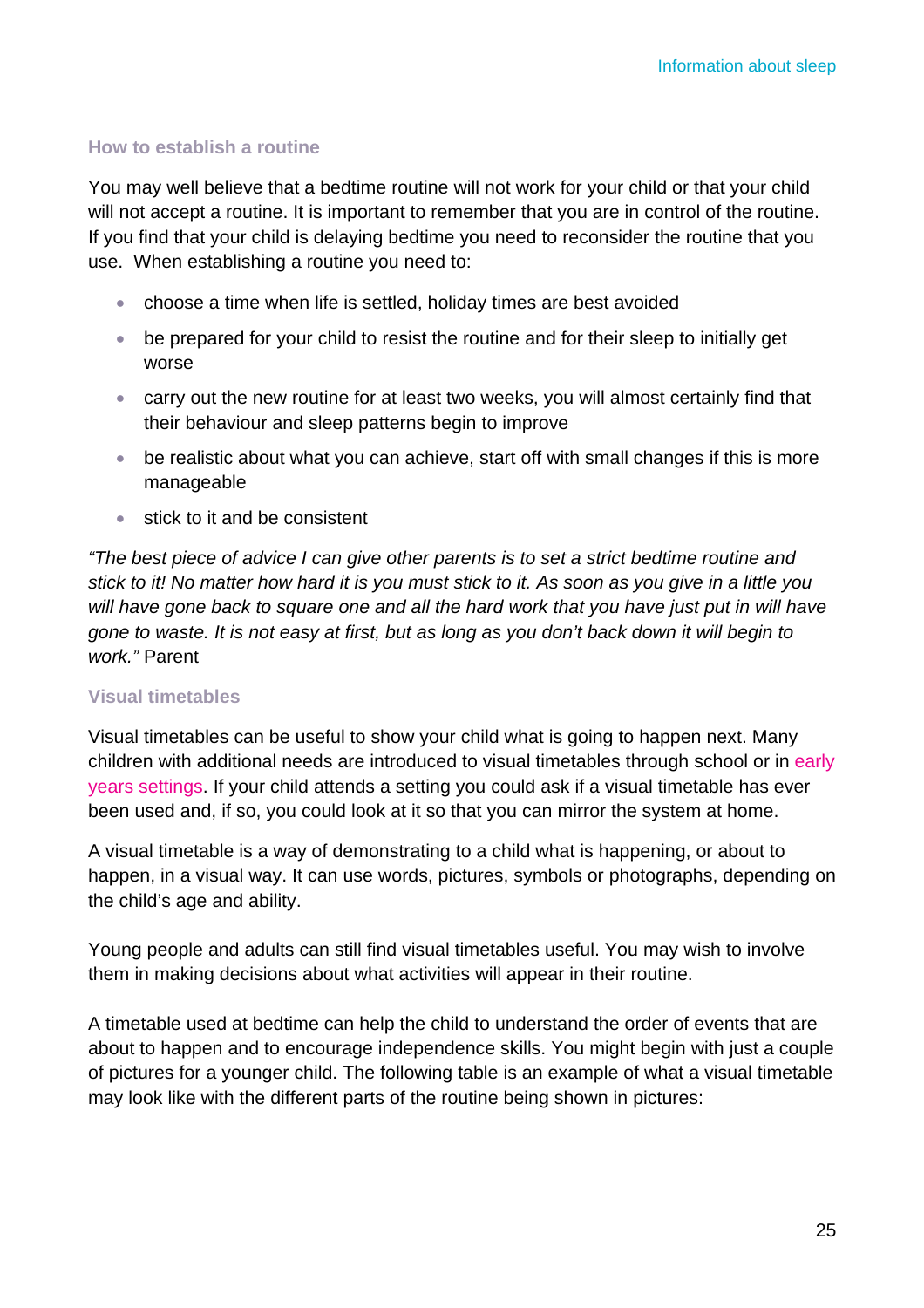| Play           |                                  |
|----------------|----------------------------------|
| <b>Bath</b>    |                                  |
| Pyjamas on     |                                  |
| Teeth cleaning |                                  |
| Toilet         |                                  |
| <b>Bed</b>     |                                  |
| Story          |                                  |
| Asleep         | $\mathbb{Z}_{\geq}^{\mathbb{Z}}$ |

It is a good idea to include a picture that represents being 'asleep' so that a child with additional needs can understand that this is what is expected of them at that point in the schedule. Some children also need to have a 'wake up' symbol on their timetables to reduce their anxiety about falling asleep.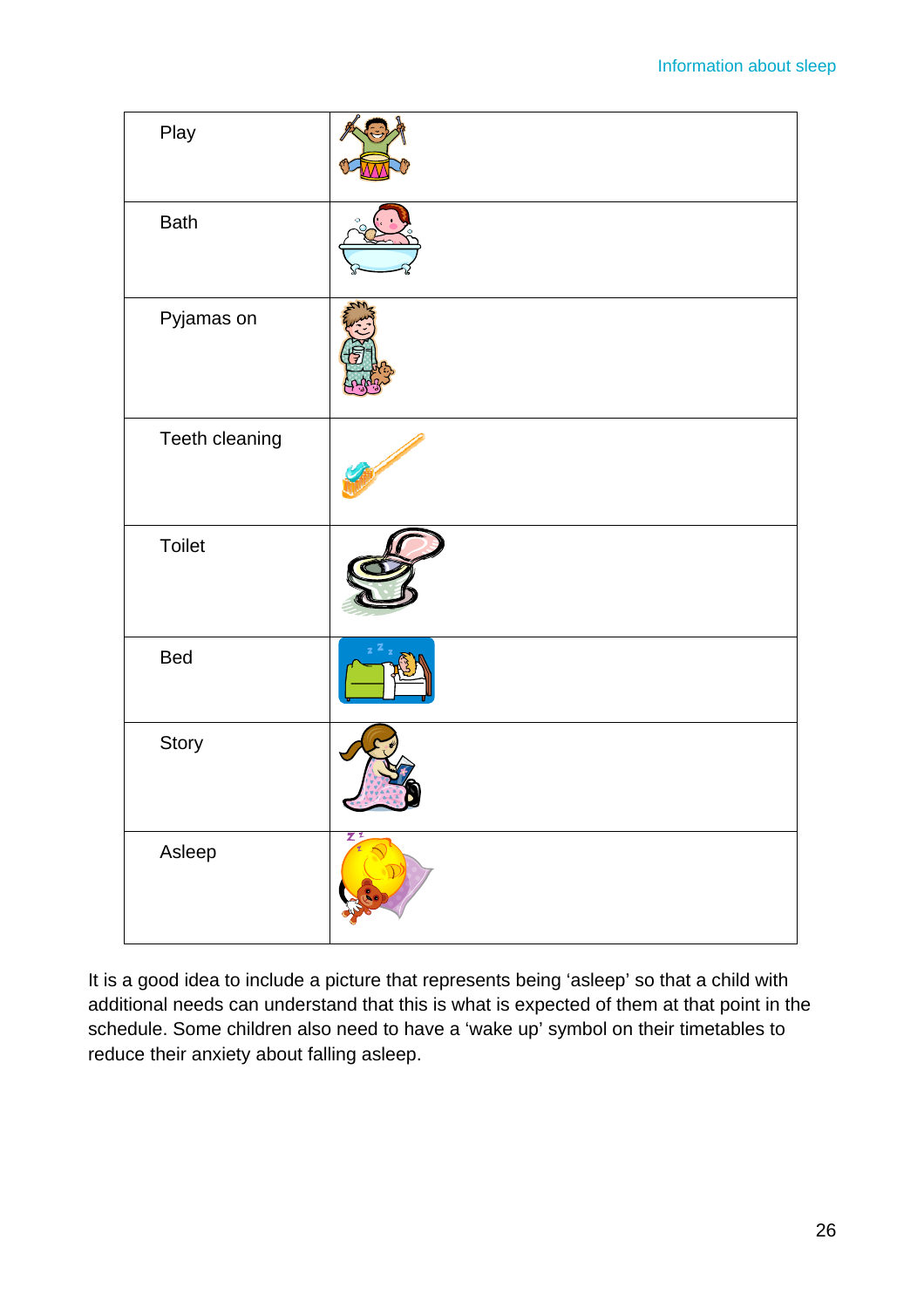#### **Consistency**

When you have a bedtime routine you must be consistent. If you don't do the same thing each night it will not work. Other members of the family who care for your child should carefully follow the same routine.

If your child stays elsewhere, for example, with grandparents, a non-resident parent or at a respite setting, you should encourage whoever is responsible for the child to use the same routine. Explain to them the importance of consistency to help your child's sleep patterns and if necessary share this booklet with them.

#### **Rewarding your child**

It is important that you remain positive with your child about bedtime. Night-time should be a relaxing and enjoyable experience. You should:

- give your child praise at bedtime for what they are doing well
- reward your child as soon as possible after they have displayed the behaviour that you are looking for
- give consistent rewards until the behaviour is firmly established
- choose rewards that are motivating for your child
- ignore where possible negative behaviour and focus on positive behaviour
- never send your child to their bedroom for a punishment; you want them to feel positively about being there

#### *"Being positive and loving at bedtime helped me and my child. Before, my son probably thought that bedtime was a punishment."* Parent

There are a number of ways you can reward behaviour:

- Praise Tell your child what it is that you like about their behaviour, for example, "I like the way that you put your pyjamas on so quickly", and use phrases such as "well done".
- Hugs Children and young people enjoy receiving hugs as rewards.
- Signs Some children and young people respond well to signs, such as a 'thumbs' up', when you are pleased with them.
- Pictures A picture of a happy face can help your child to understand that you are pleased with their efforts.
- Reward charts These can be used to reward behaviour if your child understands that a sticker is a reward. A reward chart is simply a chart with behaviours written on it. When your child shows that behaviour then you give them a sticker to put on their chart.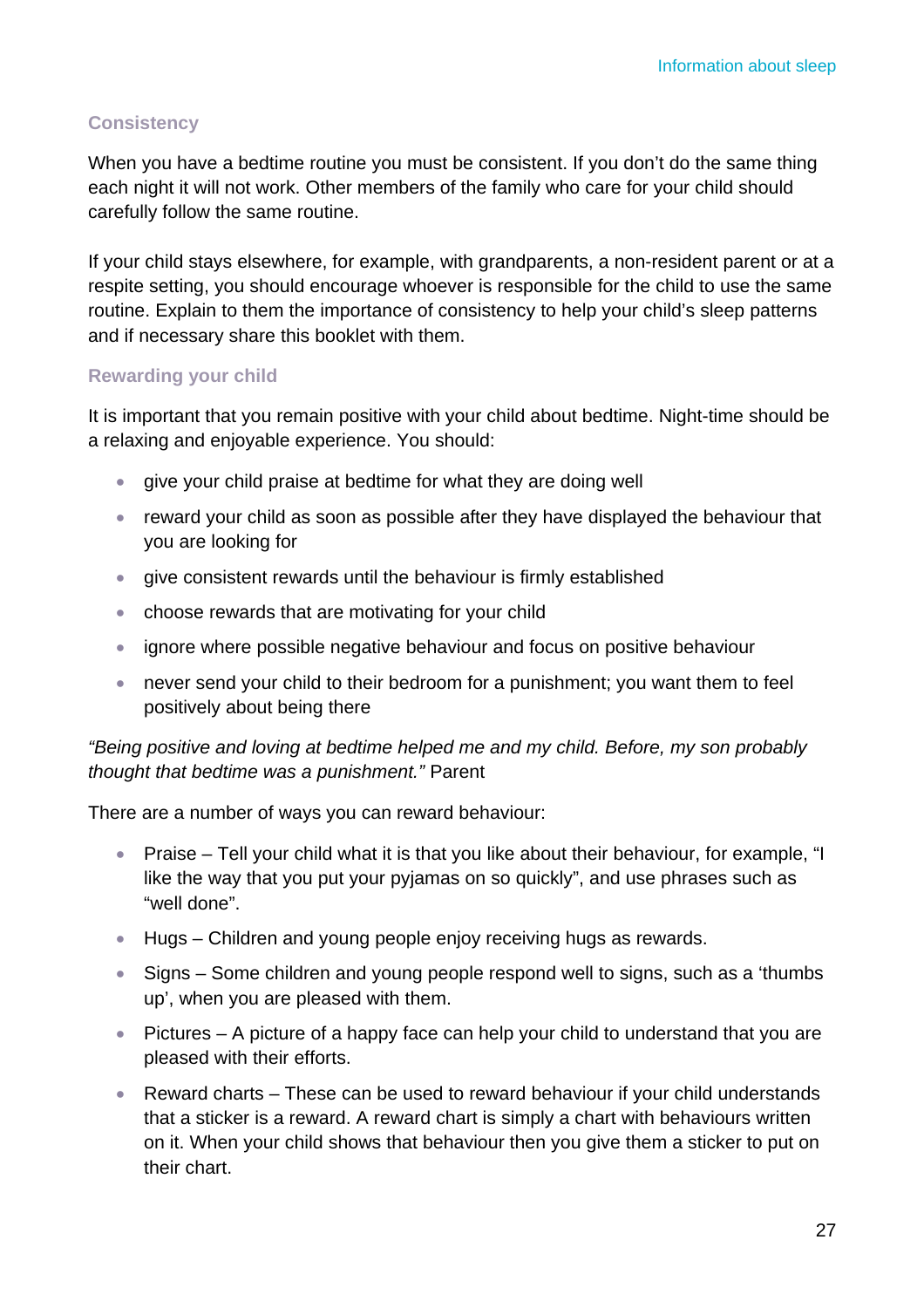• Tokens – Older children may prefer to be rewarded with tokens rather than stickers, which they can collect and trade in for a treat, such as a magazine.

#### **Day and night**

Children sometimes need to be taught the difference between daytime and night-time. This can be particularly helpful for children with additional needs caused by visual impairments who may not get the visual clues.

It is not useful teaching a child that when it gets dark it is 'night-time' as in the UK it becomes dark mid-afternoon during winter months and it stays light long after some children's bedtimes during the summer.

Here are some suggestions to help you teach your child the difference between day and night:

- Tell your child what time of day it is. For example, you may wish to use a phrase such as, "It is night-time, time to sleep" as part of your bedtime routine. And when they get up each day tell them, "It is morning, time to wake up".
- Make sure that the bedroom looks different at night-time. Cover toys up if necessary. Close the curtains at night to make the room dark. In the daytime make sure that the curtains are open. You can encourage your child to help with this and emphasise that you are closing the curtains because it is night and opening them because it is day.
- Use scents to indicate night and day. You may wish to use, for example, a lavender scent at night-time so that your child can begin to associate this scent with the onset of bedtime. Always seek advice before using aromatherapy oils with children – some children might not like them or might react to them. There are now a number of products on the market designed specifically for children.
- Music can help children to determine day from night. You may wish to play the same piece of calming music each night as your child gets ready for bed. In the morning you may choose to play a more rousing piece of music. It is important that you use the same piece of music consistently so that they associate it with the appropriate time of day.
- There are now a number of alarm clocks on the market made specifically for children. These have a visual way of indicating when it is time to get up. For example, a character's eyes may open. If you think your child would understand, this you could buy them a clock and teach them that it is only time to get out of bed when the clock changes.

*"My child has a visual impairment; it never occurred to me that she couldn't distinguish between day and night. I used music as a way of indicating to her when it was time to go to bed and time to get up. It worked incredibly well. I couldn't believe that such a simple strategy could make such a difference to her sleep pattern."* Parent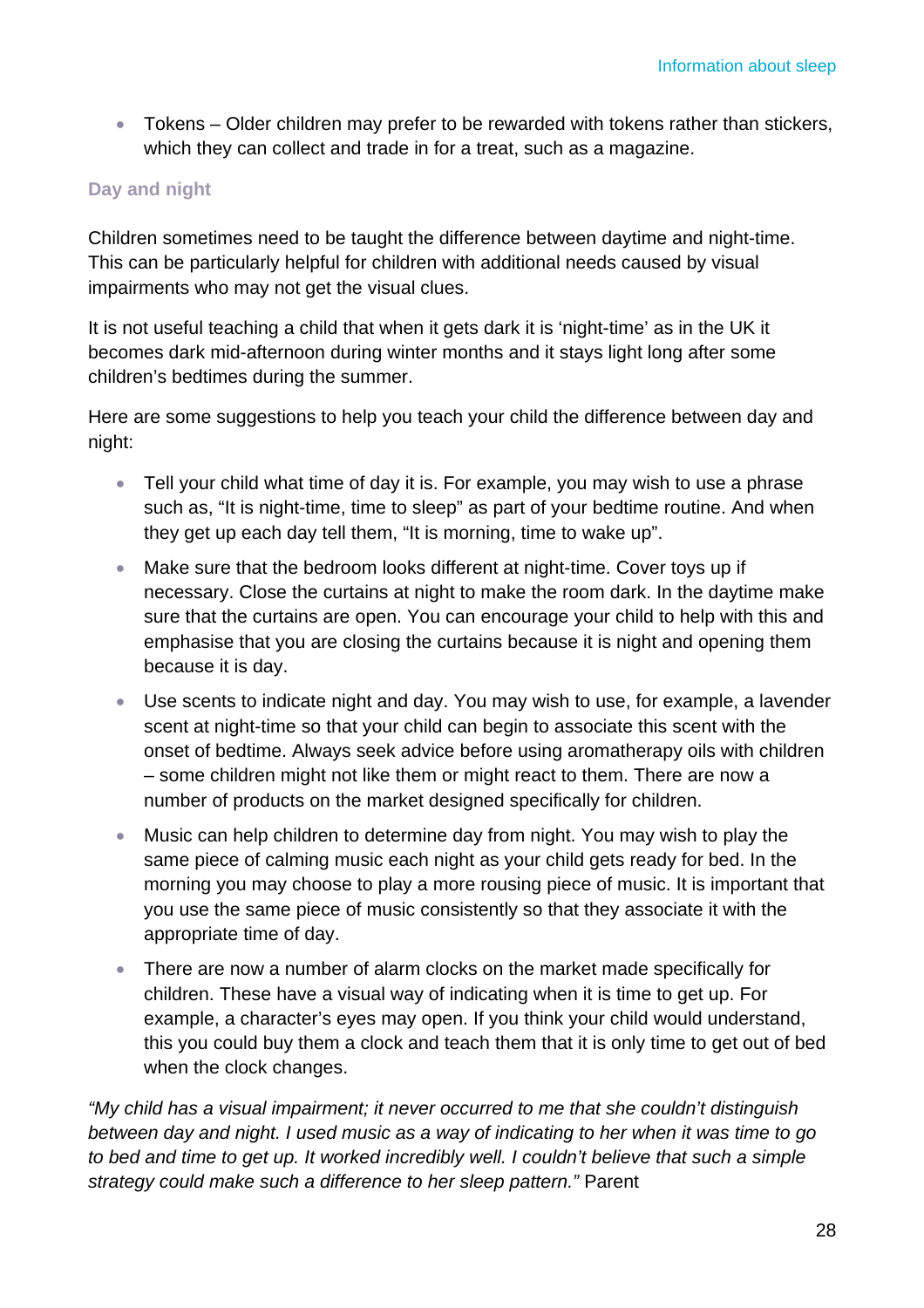#### **Broken record technique**

It is important your child learns that they won't get your attention during bedtime hours. Children can see getting attention from you as a reward. Using the 'broken record' technique might be helpful: choose one phrase that you will use repetitively and refuse to be drawn into conversation with your child.

For example, if your child repeatedly gets out of bed you need to return them to bed without interacting with them. They may try to keep you there by asking for kisses, hugs or a drink. If you choose a phrase such as, "It's time to go to sleep" and repeat this phrase consistently, your child will eventually get the message that you are not going to engage with them during bedtime hours. Try to reduce eye contact with your child so that they know their behaviour does not gain your attention. Some children would rather receive negative attention than no attention at all.

#### **Your child's bedroom**

Bedrooms should be restful environments associated with falling asleep. It is important that your child's bedroom is a calm and suitable environment in which to get to sleep.

*"I found that only having a bed and wardrobe in the bedroom helped with my child's sleep problems. I took out the television so that there were no distractions or temptations left on show at bedtime."* Parent

#### **Making the bedroom restful**

There are a number of things that you need to consider about your child's bedroom, some of which have already been discussed in the sub-section What is affecting your child's sleep? These include:

- the temperature of the room
- whether the bed and pillows are comfortable; lie down and try them out. Some bed protectors can cause sweating and discomfort during the night, there are a number of alternatives now available in shops.
- making the room free of distractions, including screen activities
- ensuring that the room is free of scary posters or anything that may be disturbing your child. Rooms look different when in darkness. Even something as simple as a dressing gown hanging on the back of a door can cause some children to be afraid during the night.
- the colour of the bedroom. Pale colours and pastel shades are most calming. Bright colours can be overstimulating and are best avoided.
- whether comforters can be easily reached. If your child uses a comforter such as a dummy, blanket or toy, are they able to reach out and get them during the night? Sometimes it helps to have more than one comforter so that there is always one to hand.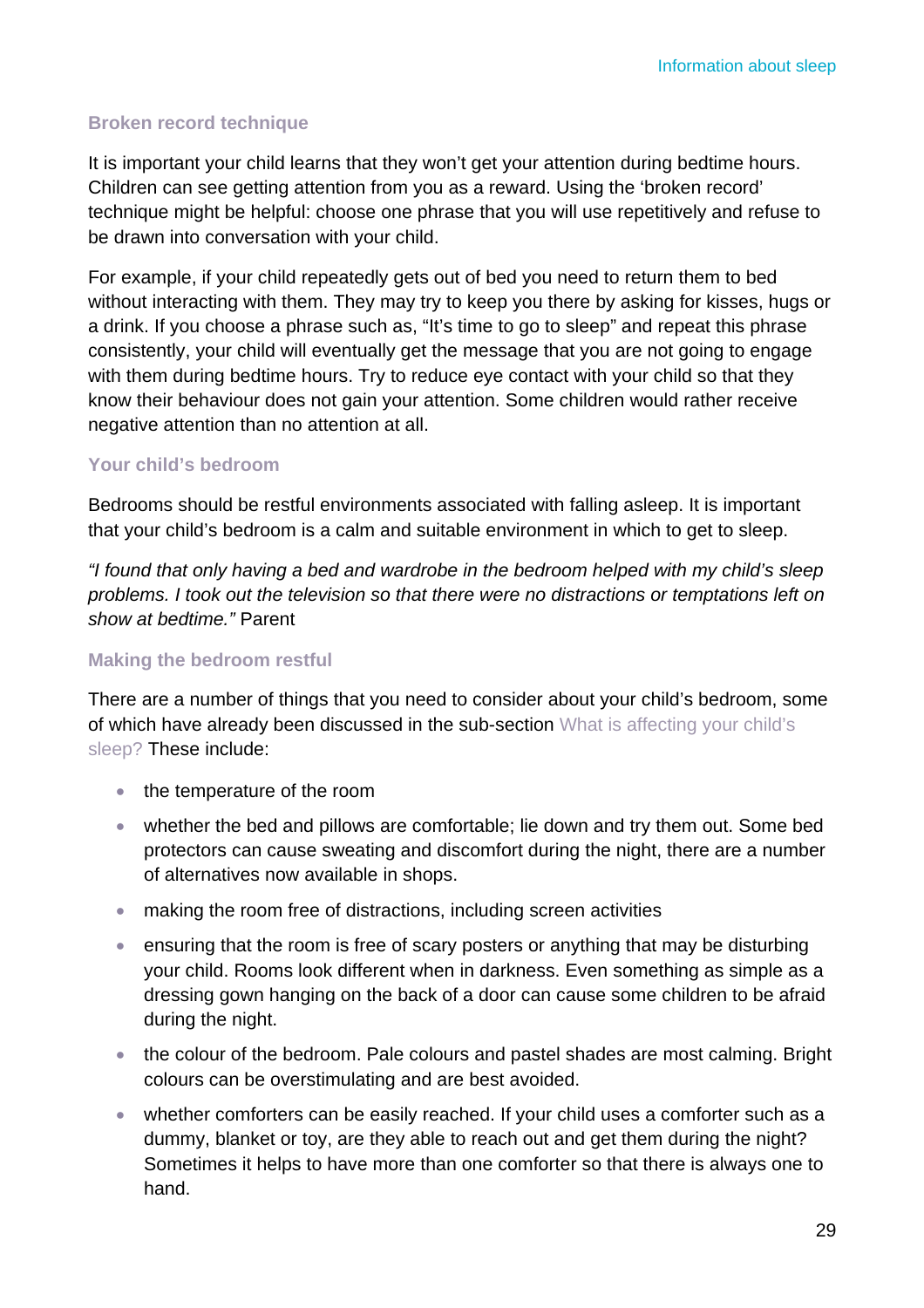• whether curtains are blocking out light to encourage the production of melatonin. Blackout blinds are very effective. However, children with visual and hearing impairments may need some light entering the room in order to orientate themselves.

#### **Helping your child to stay asleep**

Once your child has got to sleep you can follow some simple steps to help them to stay asleep. These include:

- keeping noise at a reasonable level. Sudden or loud noises could wake your child. The house does not have to be silent, but try to avoid making too much noise close to their bedroom while they are asleep.
- making sure your child uses the toilet if appropriate before bedtime. If they wear continence aids make sure they have been changed.
- keeping light and conversation to a minimum if you need to administer medication or change them during the night
- checking any comforters, such as favourite blanket or a cuddly toy, are still in bed with your child before you go to bed. If your child wakes easily when you go into the room you should position a mirror at the end of their bed. You can then check on your child by looking through the mirror from outside the room to save you entering and disturbing them. Baby monitors are now available that allow you to see your child on a screen.
- providing them with appropriate bedding or sleepwear. If your child throws the covers off during the night or removes clothing, they may wake because they are too cold. There are a number of companies that specialise in manufacturing specialist sleepwear.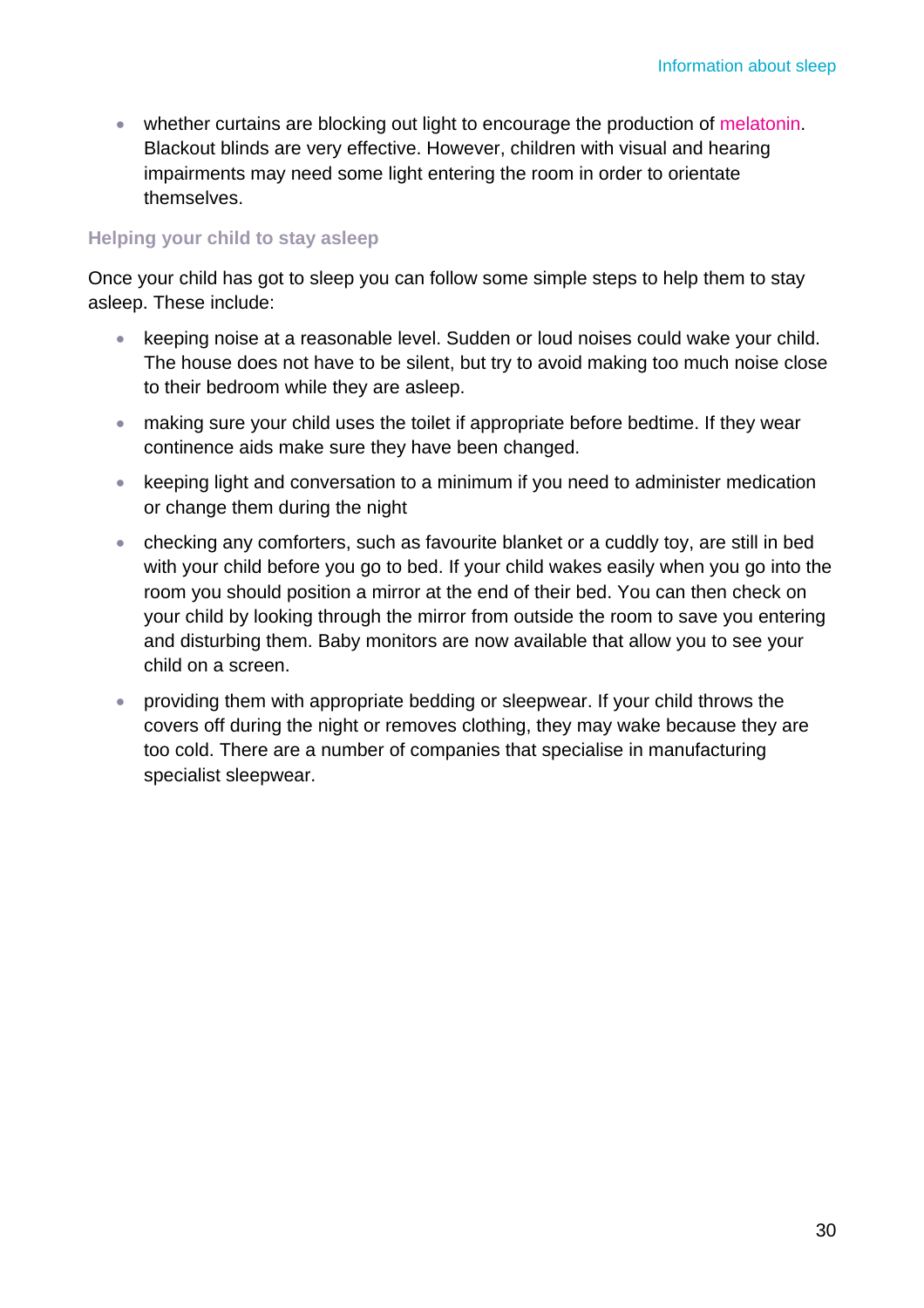# **The teenage/adolescent years**

Young people also need to get the right amount of sleep in order to function to the best of their ability. Recent studies<sup>1</sup> have shown that sleep patterns in adolescents are different from those of adults or younger children. These findings explain what parent carers often notice: that their teens begin to stay up late and stay in bed later in the morning.

Research<sup>2</sup> suggests that during adolescence the circadian rhythm or internal body clock is reset. This means that teens feel sleepier later on and wake up later the next morning. Melatonin is produced later at night and this can make it harder for them to fall asleep.

On average teens need around eight-and-a-half to nine hours sleep each night. However, many young people get far less than this due to the fact that they are falling asleep later at night and getting up early in the morning to go to school. The following tips may help your young person to sleep better:

- A bedtime routine is still important at this age. Going to bed at the same time each night will help to strengthen the internal body clock. Getting up at the same time each morning is also very important.
- Young people can find it hard to relax. Explore ways of helping your child to calm down, including massage, listening to classical music or activities such as painting.
- Monitor what they watch on television and if they are independent readers check that the material isn't too stimulating. Television should also be turned off an hour before bedtime.
- Exercise can help but this should be in the late afternoon. Exercising close to bedtime can hinder sleep.
- Check what they are eating and drinking. Avoid anything containing caffeine.
- Make sure that they are exposed to light during the daytime. Turn the light on each morning; this will help the body's natural body clock to become more established.
- Remember that although they are a young person they still need parental guidance and boundaries.

 $1$  Dr Jay Giedd, Child Psychiatry Branch of the National Institute of Mental Health

Roberts R., Roberts C.R., Chan W., *Persistence and Change in Symptoms of Insomnia among Adolescents*. SLEEP 2008;31(2): 177-184

Research group of Mary Carskadon, Professor of Psychiatry and Human Behavior at the Brown University School of Medicine and Director of Sleep and Chronobiology Research, http://research.brown.edu/myresearch/Mary\_Carskadon%20

<sup>&</sup>lt;sup>2</sup> www.sleepfoundation.org/article/sleep-topics/teens-and-sleep

Stores G., (2008) *Sleep problems in Children and Adolescents.* Oxford University Press www.amazon.co.uk/Sleep-problems-Children-Adolescents-Facts/dp/0199296146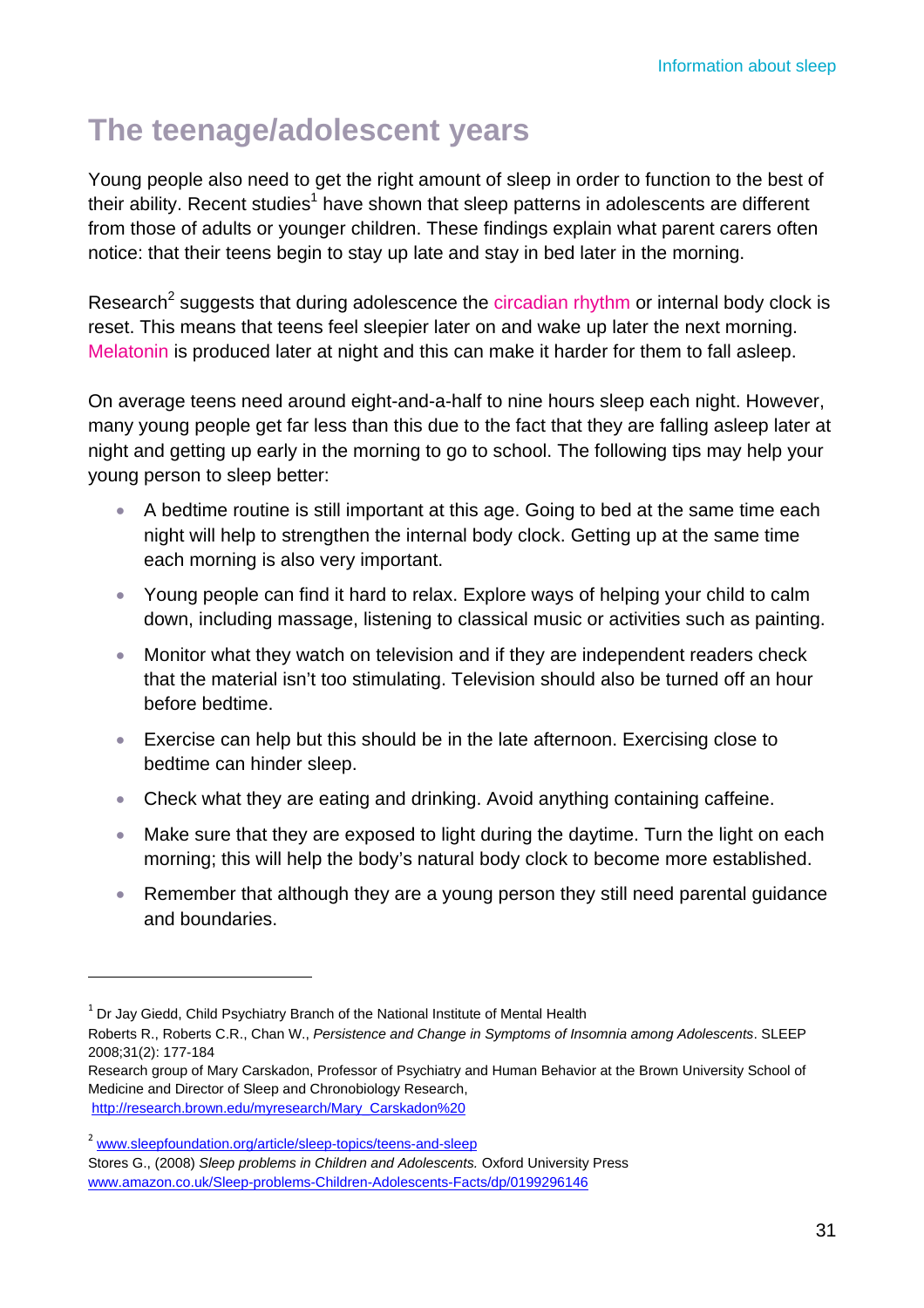### **Anxiety and sleep**

Many children find that they are particularly anxious in their teenage years. Their bodies are going through changes and hormones are being released, which can cause difficult feelings. It is very important that you teach your child how to relax if they are experiencing anxiety. An anxious child is going to find it very difficult to relax and get a good night's sleep. Here are some tips to try to reduce your child's anxiety:

- Take time each day prior to the bedtime routine to discuss the day and to sort out any issues that may have arisen.
- Some children find recording their worries helpful by writing them down in a book or drawing a picture to represent them.
- Massage can be helpful to ease anxiety.
- Weighted blankets can help some children to feel more secure at bedtime.
- Breathing exercises can help with anxiety. Encourage your child to breathe in for the count of seven and to breathe out for the count of 11. This helps regulate the breathing patterns and calms the mind.

#### **Bedrooms**

All of the information that you have previously read in this booklet is also relevant for young people. It is important that they have a bedroom environment that is restful rather than stimulating. Young people may be more likely to want to engage in screen activities at night, such as computer games or watch television programmes. It is important that you establish a good routine where these are switched off in the lead up to bedtime.

Giving your young person choices about bedtime can be helpful. For example, offer two calming alternatives to choose from. As they grow up they may want to have more of a say in how their room is decorated, again offer them a choice from appropriately selected materials that will aid relaxation. Giving choices will help them to feel in control.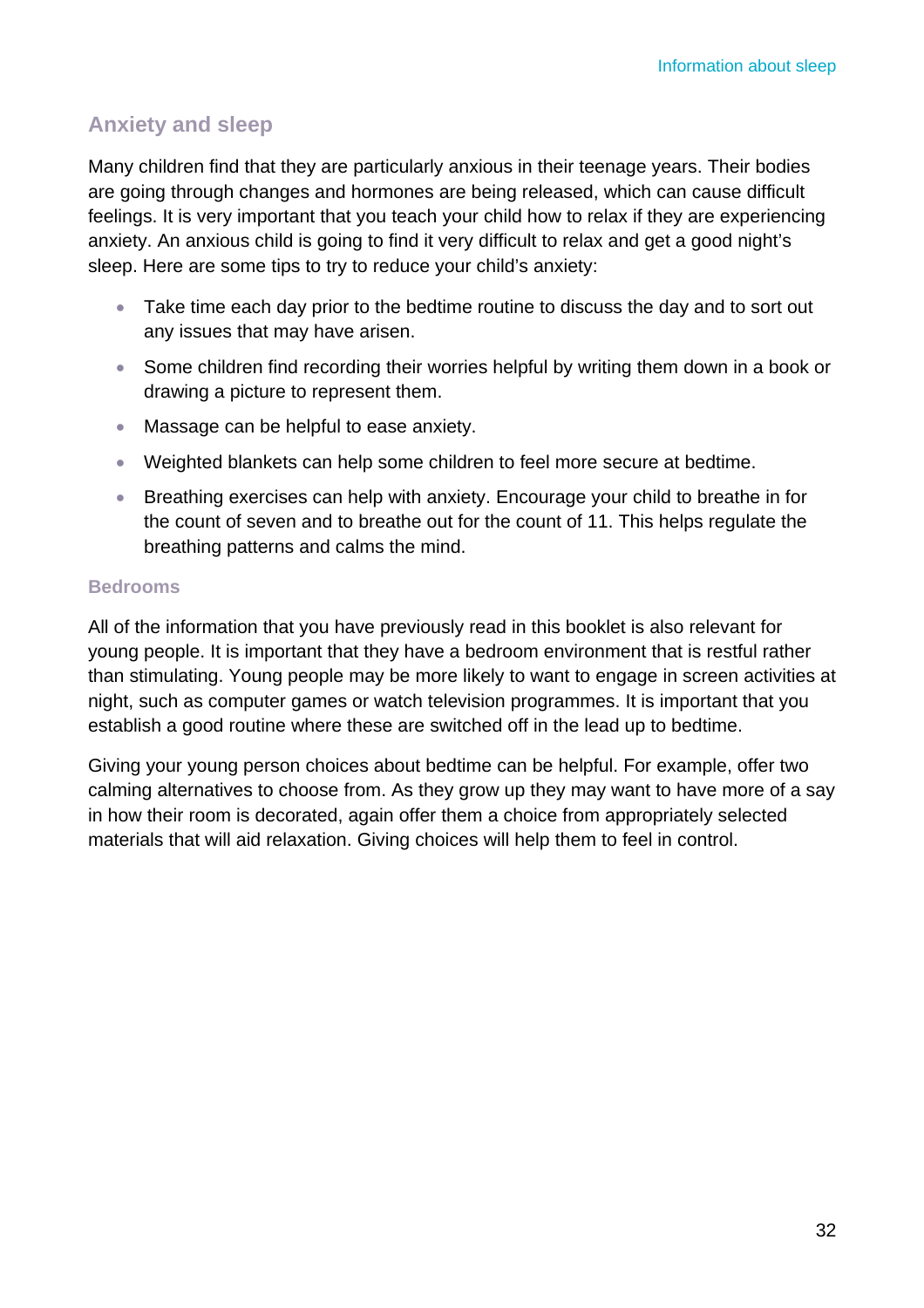### **Into adulthood**

All of the information that you have already read is relevant for young people entering young adulthood. While bedtime routines may be associated with young children they are important for everyone, including young people and adults.

It may be a challenge to encourage a young person or young adult to address sleep issues, but it is very important for their overall development. It is important to maintain good sleep hygiene and to promote rest throughout this period.

Here are some tips for managing sleep into adulthood:

- Plan a bedtime routine and stick to it, routines to promote better sleep habits are important for everyone.
- Keep a sleep diary to help you work out why the sleep problem may be occurring.
- Review the bedroom environment and make sure that it is relaxing rather than stimulating.
- Cut out caffeine during the evenings.
- Review their diet and see if there is a link between eating certain foods and disturbed sleep.
- Offer choices so that they still have some control over their bedroom and routine.

*"My son has autism and chronic sleep problems. I was advised to limit his television viewing leading up to bedtime. It has made a difference and he now falls asleep more quickly. It is difficult when they are young adults, but I'm still his parent and he needs guidance from me."* Parent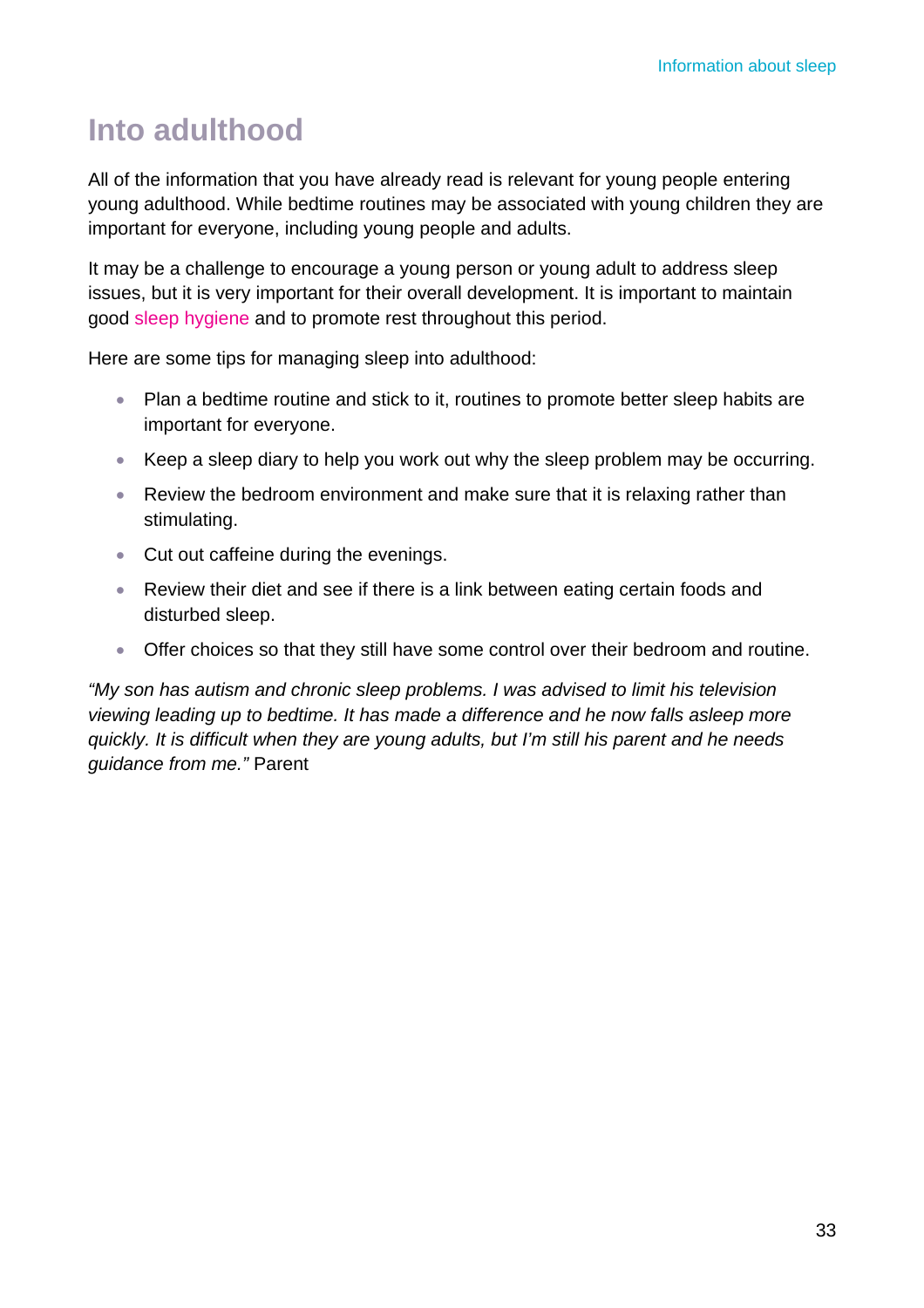## **Top tips**

- Establish a good bedtime routine that promotes relaxation.
- Make sure the bedroom is restful and remove any distractions.
- Keep a sleep diary to see if you can identify any sleep patterns.
- Reward the young person and stay positive.
- Be consistent even when it is incredibly difficult.
- If you are worried about your child's sleep patterns seek medical advice from your GP, paediatrician or health visitor.
- Wake your child up at the same time each morning.
- Keep calm in the run up to bedtime.
- Review your child's diet and eliminate caffeine and stimulants.
- Caring for a child or young person with additional needs can be exhausting when you aren't getting enough sleep. It is important that you take care of yourself. Try to sleep when your child is sleeping rather than catching up on chores.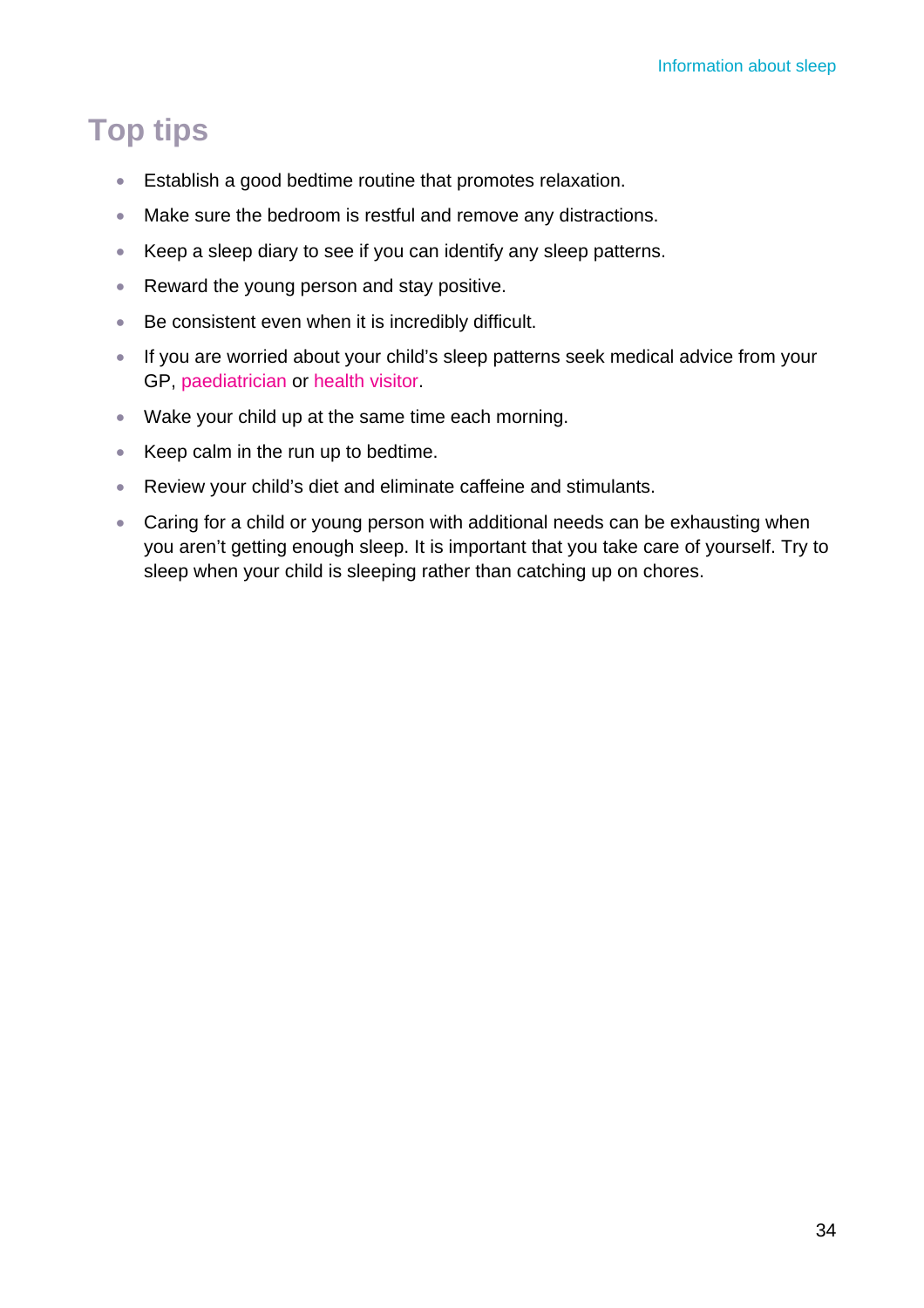## **Who can help**

When you are feeling exhausted it can be helpful to talk to others to gain support. There are a number of practitioners that you can talk to about your child's sleep difficulties and some of them are mentioned below. For further details about other practitioners who could help, visit the Early Support website www.ncb.org.uk/early-support/resources read or download the Background information resource on People you may meet.

Health visitor – This practitioner works with families who have young children and can help you to develop and establish a good bedtime routine for your child. Give them a call and ask to see them if you are not due to see them through a routine appointment.

Occupational therapist – They can advise on sensory issues that can impact on a child's sleep. They may suggest, for example, that your child would benefit from using a weighted blanket at bedtime. A weighted blanket can help some children with sensory issues feel calmer and safer.

Paediatrician – If your child is being seen by a paediatrician, you should discuss your concerns about sleep with them. They will be able to decide whether further investigation is necessary and may be able to refer you for additional support. If your child does not see a paediatrician then you should speak to your GP regarding your concerns.

Physiotherapist – If your child is seen by a physiotherapist you should discuss with them whether there are any physical issues that may be interfering with their sleep.

Clinical psychologist – A clinical psychologist helps people with a range of difficulties. They can help children with specific learning difficulties/impairments or behaviours that are challenging.

Sleep practitioner – It is becoming increasingly recognised that parent carers need support with their children's sleep. There are currently a number of courses that train sleep practitioners in England. The Children's Sleep Charity has a list of sleep practitioners available across the country who are specifically trained to work with families with a child or young person who has additional needs. For more information email info@thechildrenssleepcharity.org.uk.

#### **Other sources of help**

- Many charities have information relating to sleep and specific conditions. For example, if your child has Down's syndrome, contact the Down's Syndrome Association for specialist information about their condition and sleep.
- The Children's Sleep Charity runs workshops where parents and practitioners can learn about sleep hygiene and meet other parent carers who have difficulties with their child's sleep. These workshops are run nationally and are free of charge for parents. For more information email info@thechildrenssleepcharity.org.uk or call 07912 667676.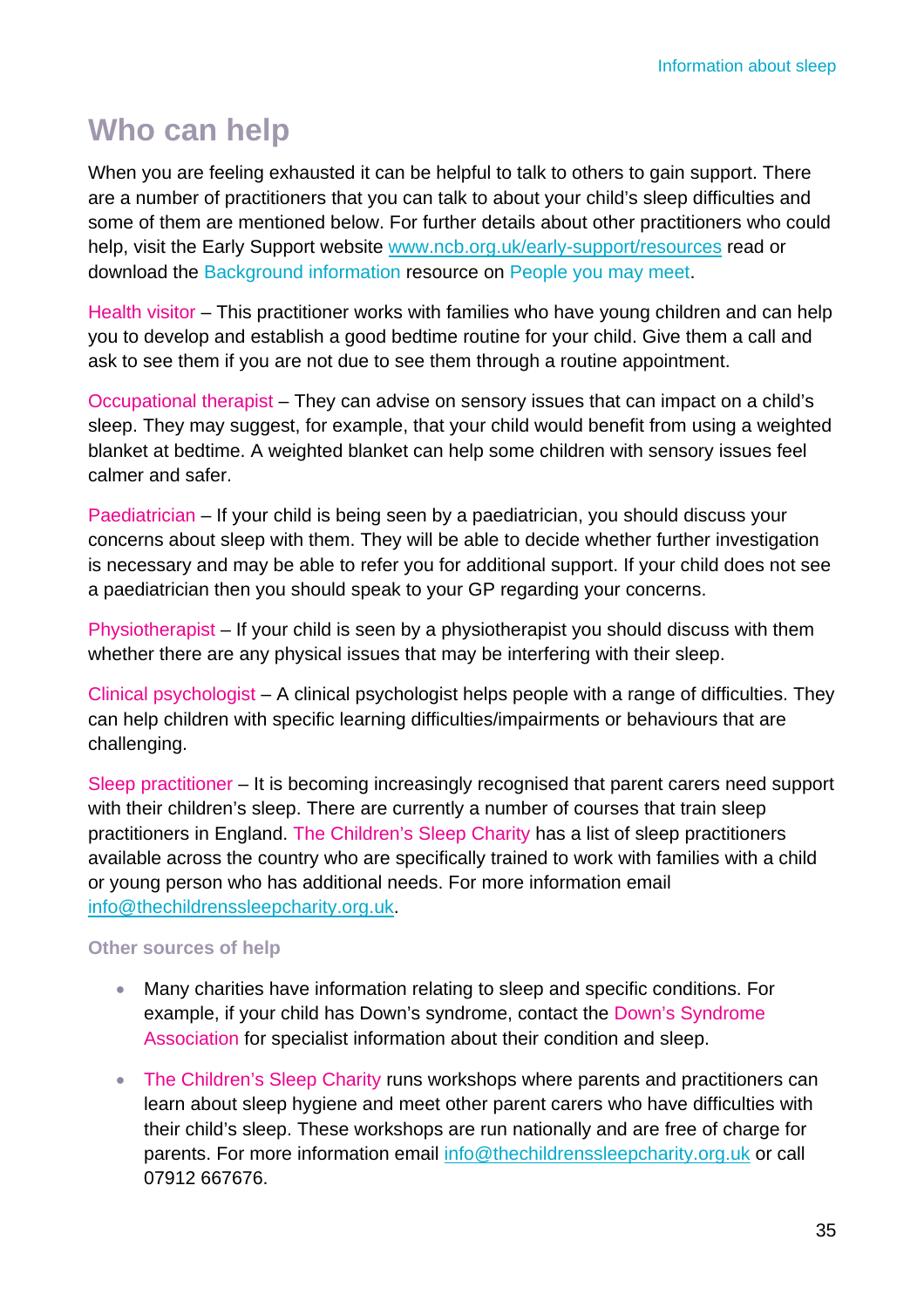- Sleep Solutions is a service managed by Scope. It has a number of sleep services across the country. To find out more visit www.scope.org.uk.
- Support groups can be a helpful way of meeting other parents and gaining support. You can find details about local support groups by contacting your local authority or by asking practitioners who support your child.
- Cerebra is a charity set up to improve the lives of children with brain-related conditions. It operates a sleep service. To find out more visit www.cerebra.org.uk.
- Some charities have befriending services where you can gain emotional support from other parents who have been in a similar situation. For example, Face 2 Face runs a national befriending scheme as well as an online befriending service. To find out more about this Scope-managed scheme, visit www.scope.org.uk.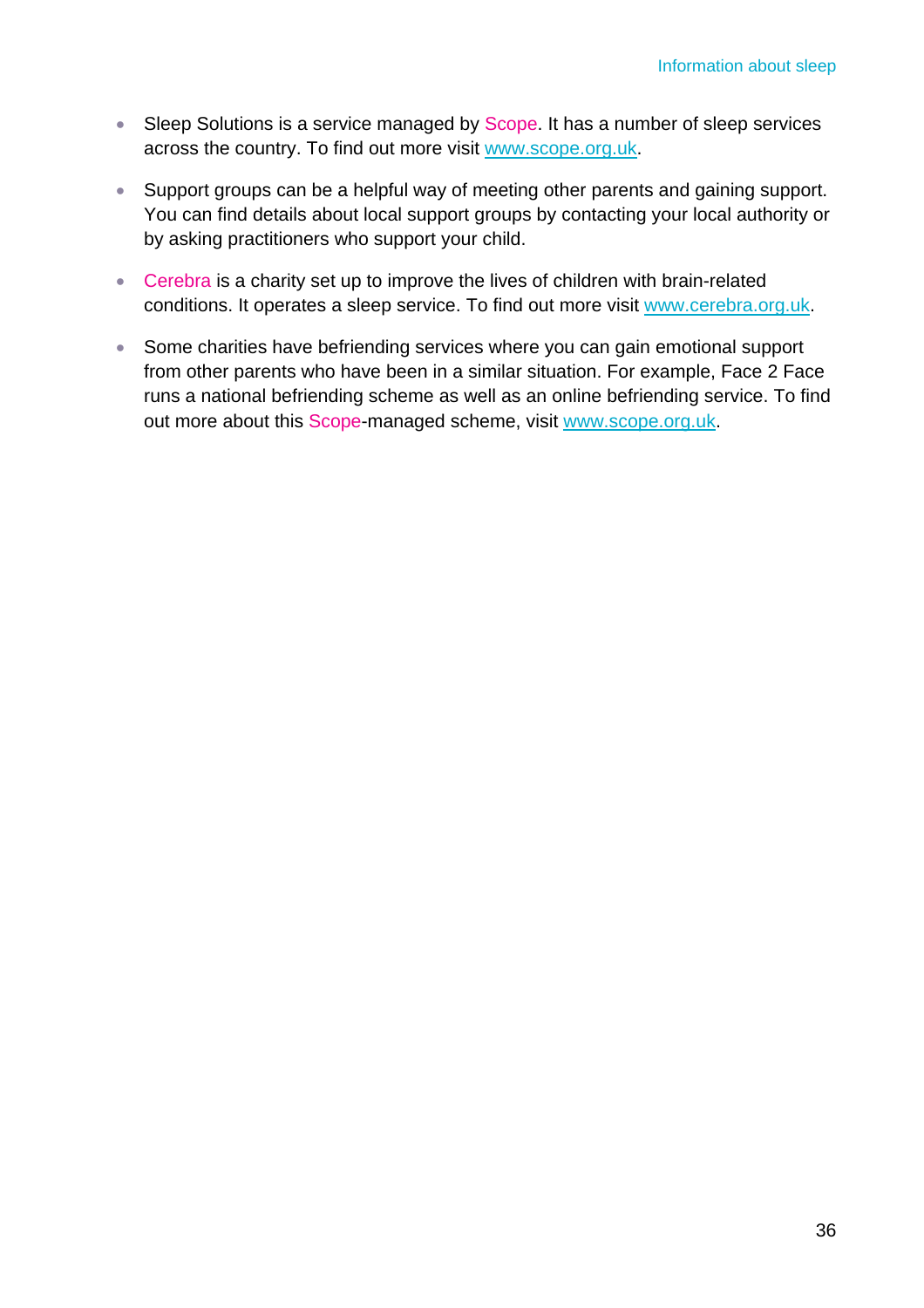### **Resources**

After reading this booklet you should begin to develop a better understanding of sleep and how to help your child sleep well. You may want to find out more, so here are some books that you may find useful:

- Aitken, K.J., (2012) *Sleep difficulties and autism spectrum disorders: a guide for parents and professionals*. Jessica Kingsley Publishers
- Durand, M.V., (1998) *Sleep better! A guide to improving sleep for children with special needs*. Paul H. Brookes
- Stores, G., (2009) *Sleep problems in children and adolescents*. Oxford University Press.
- Quine, L., (1997) *Solving children's sleep problems: a step by step guide for parents*. Beckett Karison.

#### **Story books**

Sometimes it can be helpful to read children stories that address the subject of sleep issues. Here are a few that you may find useful:

- Dunbar, J., (2002) *Tell me something happy before I go to sleep*. This book helps to address children's night-time fears.
- Mazille, C., (2007) *How will I ever sleep in this bed?* Sterling. This book explores moving to a 'big' bed.
- Simmons, J., (2000) *Go to sleep daisy*. O'Brien Press Ltd. This is the story of Daisy Duck who can't get to sleep because she is disturbed by the noise of the other animals.
- Waddell, M., Firth, B., (2009) *Can't you sleep little bear?* Walker Books. This is a bedtime story about a bear who is having trouble sleeping because of his fear of the dark.
- Gray, C., (2010) *The new social story book*. Future Horizons Incorporated. Social stories can be a useful resource to promote social understanding for youngsters with autism.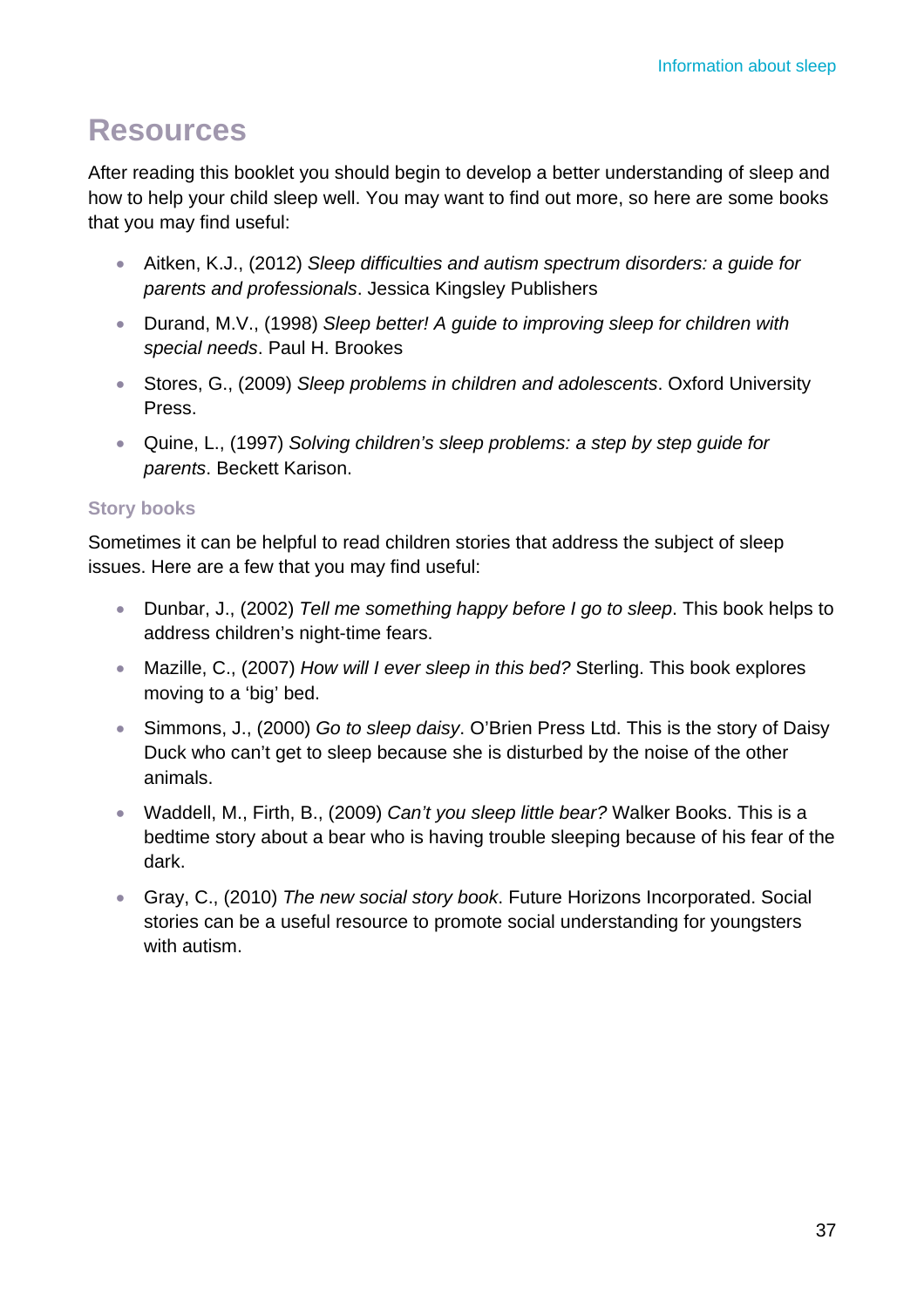# **Further information and useful links**

#### **Cerebra**

A unique charity set up to help to improve the lives of children with brain-related conditions through researching, educating and directly supporting children and their carers www.cerebra.org.uk 0800 3281159

#### Contact a Family (CAF)

Helps families who care for a child or young person with additional needs. They have produced a booklet called *Helping your Child to Sleep* www.cafamily.org.uk 0808 8083555

#### Down's Syndrome Association (DSA)

Provides information and support on all aspects of living with Down's syndrome www.downs-syndrome.org.uk 0333 1212300

#### National Autistic Society (NAS)

Offers support for families when a child has an autism spectrum disorder www.nas.org.uk 0808 8004104

#### **Scope**

Disability charity that has a number of sleep services and befriending services across the country

www.scope.org.uk 0808 8003333

#### Sense

A UK voluntary organisation for children and adults born with multi-sensory impairment. The website contains information about sleep difficulties.

www.sense.org.uk 0845 1270060

#### The Children's Sleep Charity

A charity that supports both parents and practitioners to ensure that children get a better night's sleep.

www.thechildrenssleepcharity.org.uk 07912 667676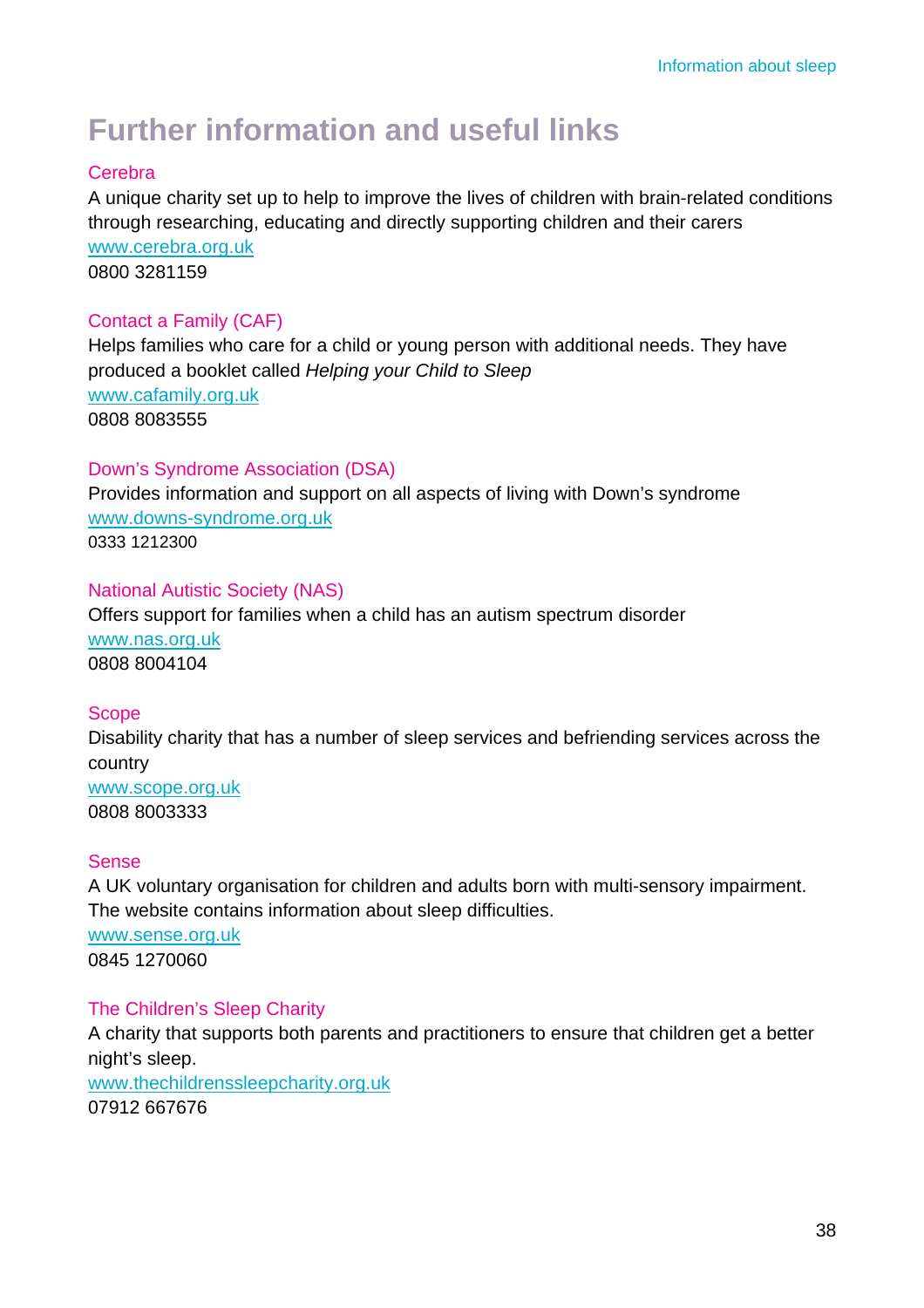## **Glossary**

Additional needs – The term is used in this and other Early Support resources to refer to any child or young person who has a condition, difficulty, challenge or special educational need, whether diagnosed or not, who is likely to need additional support beyond universal services.

Autism spectrum disorder (ASD) – A developmental disorder characterised by difficulties with social interaction, social communication and rigidity of thought

Clinical Psychologist – Helps people with a range of difficulties. They can help children with specific problems with learning or to overcome behavioural difficulties.

Circadian rhythm – It powers our internal body clock and helps us to synchronise periods of sleep and wakefulness.

Dehydration – Occurs when the normal water content of your body is reduced, upsetting the balance of minerals (salts and sugars) in your body fluid.

Diuretic – Anything that removes water from the body by increasing the amount of urine the kidneys produce. Medicines that do this are often known as 'water tablets'.

Early years settings – General name for nurseries, playgroups, day nurseries and childcare facilities for children under five.

Health visitor – A qualified nurse or midwife with additional specialist training and experience in child health. They visit family homes in the early years to check on children's health and development. They give advice and practical assistance to families about the care of very young children, child development, sleep patterns, feeding, behaviour and safety.

Melatonin – A hormone produced by the pineal gland in the brain. It can be prescribed as a medication to help children fall asleep.

Night terrors (sometimes know as sleep terrors) – When a child may scream and appear to be terrified, with staring eyes, rapid pulse, and sometimes with sweating and crying. Episodes end quickly and the child settles back down to sleep. They have no memory of the incident in the morning.

Non-REM sleep – This is made up of three stages, which go from drowsiness to very deep sleep.

Obstructive sleep apnoea – A medical condition when breathing temporarily stops while the person sleeps.

Occupational therapist (OT) – Helps children and young people improve their developmental function by therapeutic techniques, environmental adaptations and the use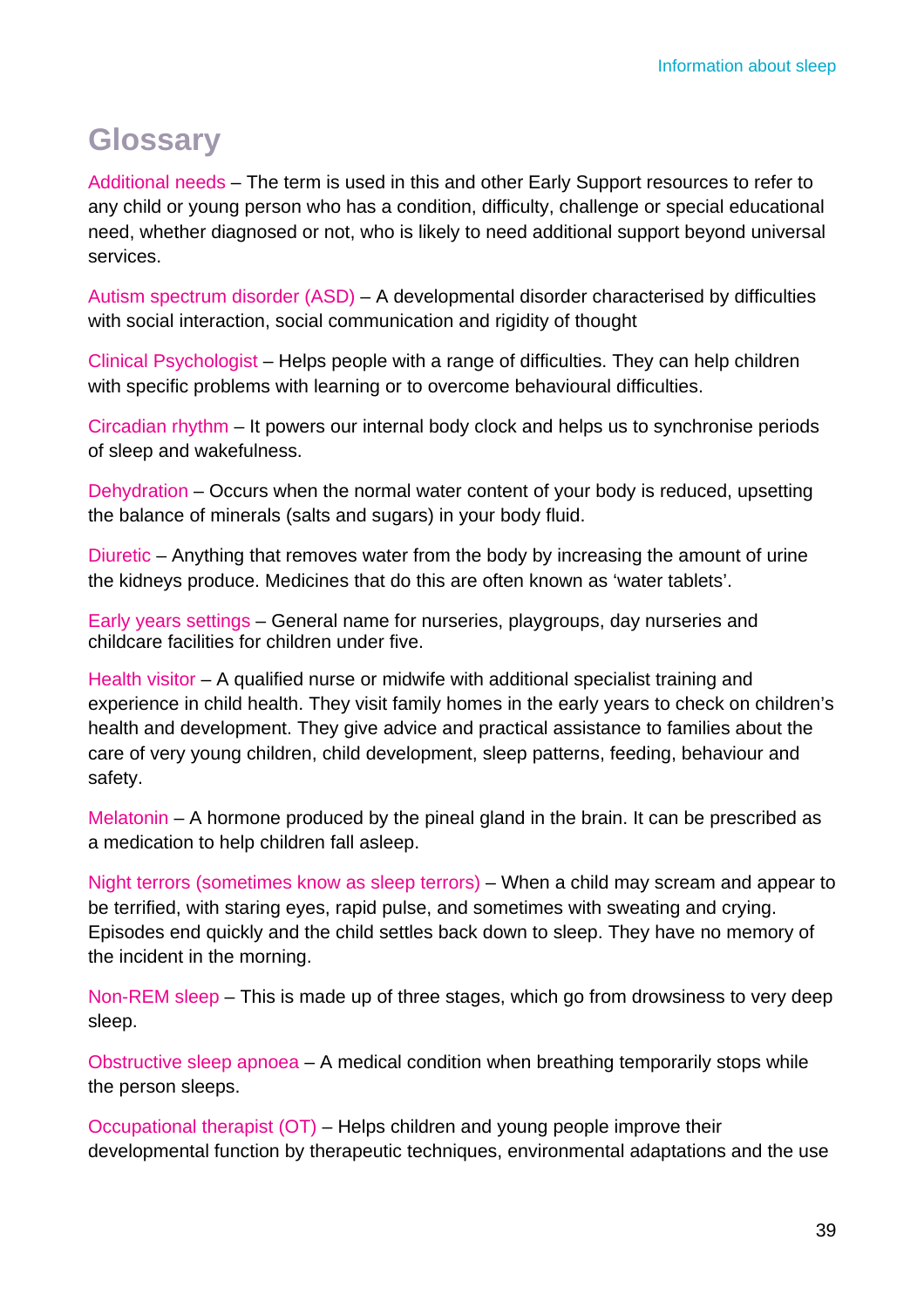of specialist equipment. OTs are concerned with difficulties that children and young people have in carrying out the activities of everyday life.

Paediatrician – A doctor who specialises in working with babies and children. They are often the first point of contact for families who find their child has an impairment very early on in hospital and can offer advice, information and support about any medical condition(s) a child has.

Partial waking – The period between sleep cycles. Often we do not wake up fully, although if conditions have changed from the ones that we went to sleep in we may fully awaken.

Physiotherapist – A health professional specialising in physical and motor development. They are concerned with maximising children's potential. This means they will assess your child and develop a plan that might include helping your child control their head movement, sit, roll over, crawl or walk. Physiotherapists can also teach you how to handle your child at home for feeding, bathing and dressing, and advise on equipment that might help your child's mobility.

REM sleep – Entered into after one or two cycles of non-REM sleep. The mind enters a dream-like state and the body becomes paralysed.

Sleep hygiene – The conditions that need to be in place for sleep to be restful. Good sleep hygiene includes having a good bedtime routine, monitoring diet and providing a restful bedroom environment.

Sleep practitioner – A person trained to work with families who have a child with sleep difficulties. Sleep practitioners work in partnership with families to develop sleep programmes.

Sleepwalking – A sleep disturbance, which usually occurs around an hour after bedtime. Children often cannot remember sleepwalking. It is best to try to guide them back to bed without waking them.